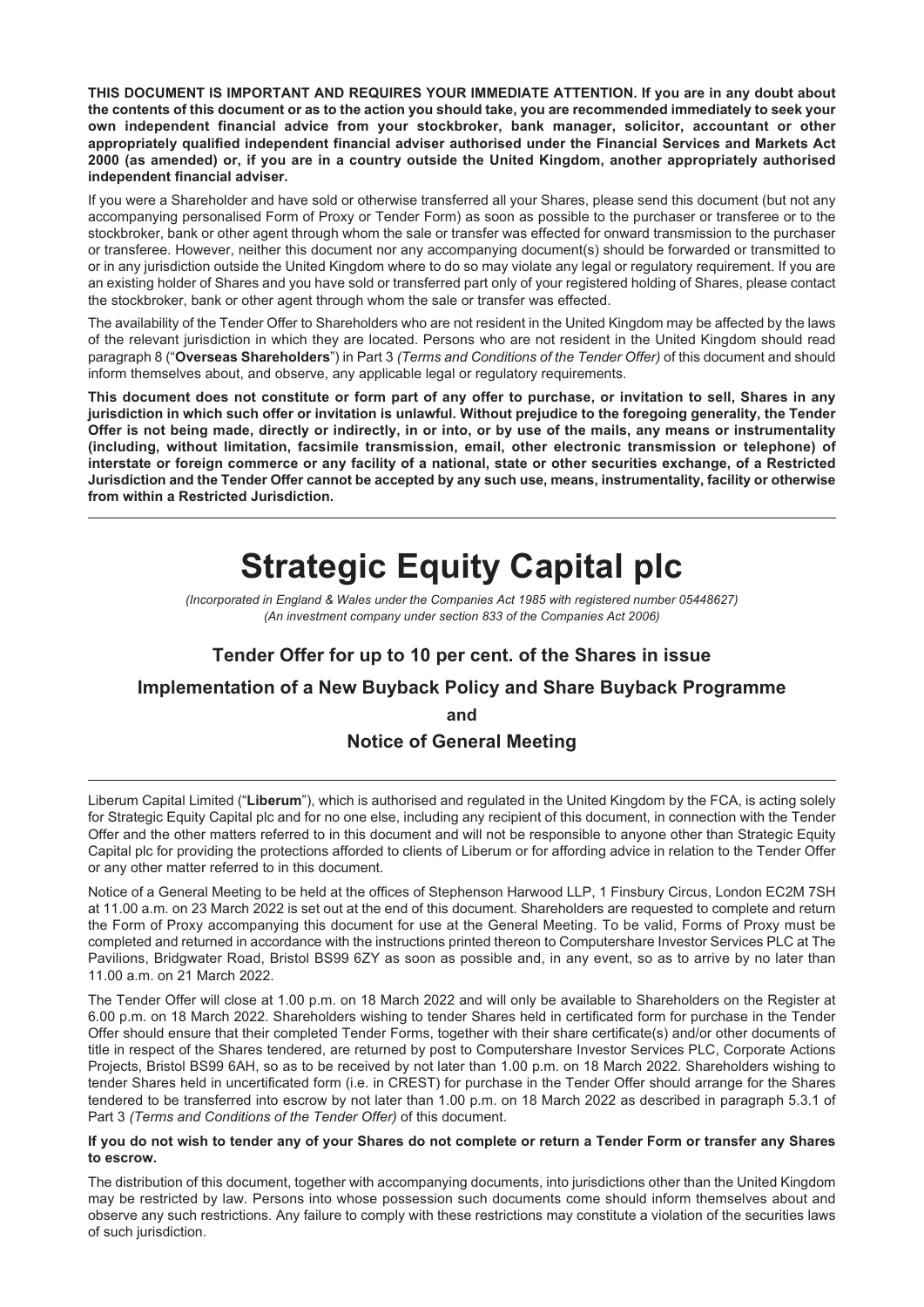### TABLE OF CONTENTS

| Page            |
|-----------------|
|                 |
| $\overline{4}$  |
| 10 <sup>1</sup> |
| 12              |
| 25              |
| 26              |
| 28              |
| 31              |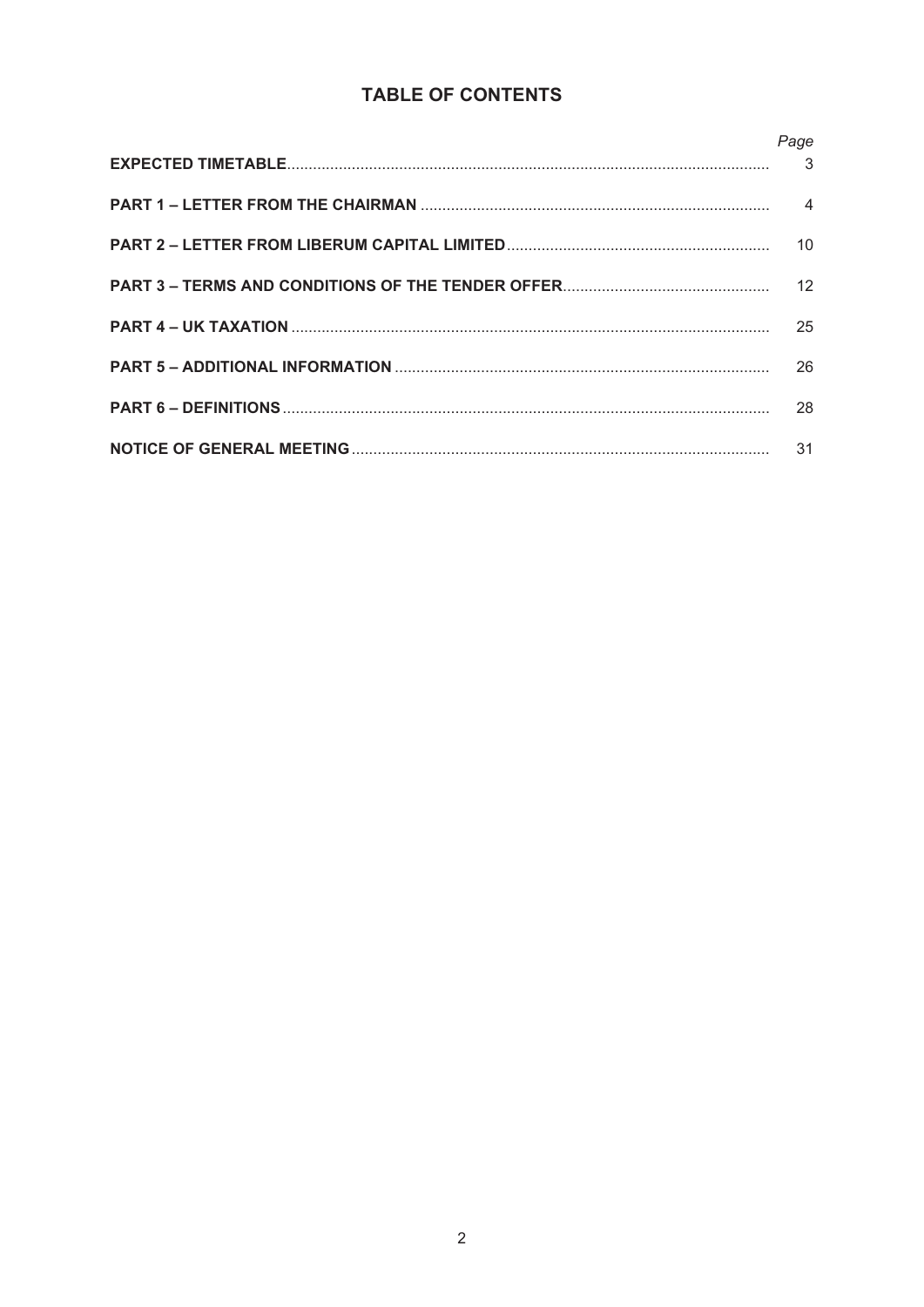### **EXPECTED TIMETABLE**

|                                                                                                          | 2022                             |
|----------------------------------------------------------------------------------------------------------|----------------------------------|
| Publication of this document and Tender Offer opens                                                      | 28 February                      |
| Latest time and date for receipt of Tender Forms and submission<br>of TTE Instructions from Shareholders | 1.00 p.m. on 18 March            |
| <b>Record Date</b>                                                                                       | 6.00 p.m. on 18 March            |
| Announcement of result of Tender Offer                                                                   | 21 March                         |
| Latest time and date for receipt of Forms of Proxy from Shareholders                                     | 11.00 a.m. on 21 March           |
| <b>Calculation Date</b>                                                                                  | 22 March                         |
| General Meeting                                                                                          | 11.00 a.m. on 23 March           |
| Results of General Meeting announced                                                                     | 23 March                         |
| <b>Tender Price announced</b>                                                                            | By close of business on 23 March |
| <b>CREST Settlement Date: payments through CREST made</b><br>and CREST accounts settled                  | 24 March                         |
| Balancing share certificates and cheques despatched to<br>certificated Shareholders                      | Week commencing 4 April          |

#### **Notes:**

1. Each of the times and dates referred to in the expected timetable above and elsewhere in this document may be extended or brought forward at the discretion of the Company. If any of the above times and/or dates change, the revised time(s) and/or date(s) will be notified to Shareholders by an announcement through a Regulatory Information Service.

2. All times referred to in this document are, unless otherwise stated, references to London time.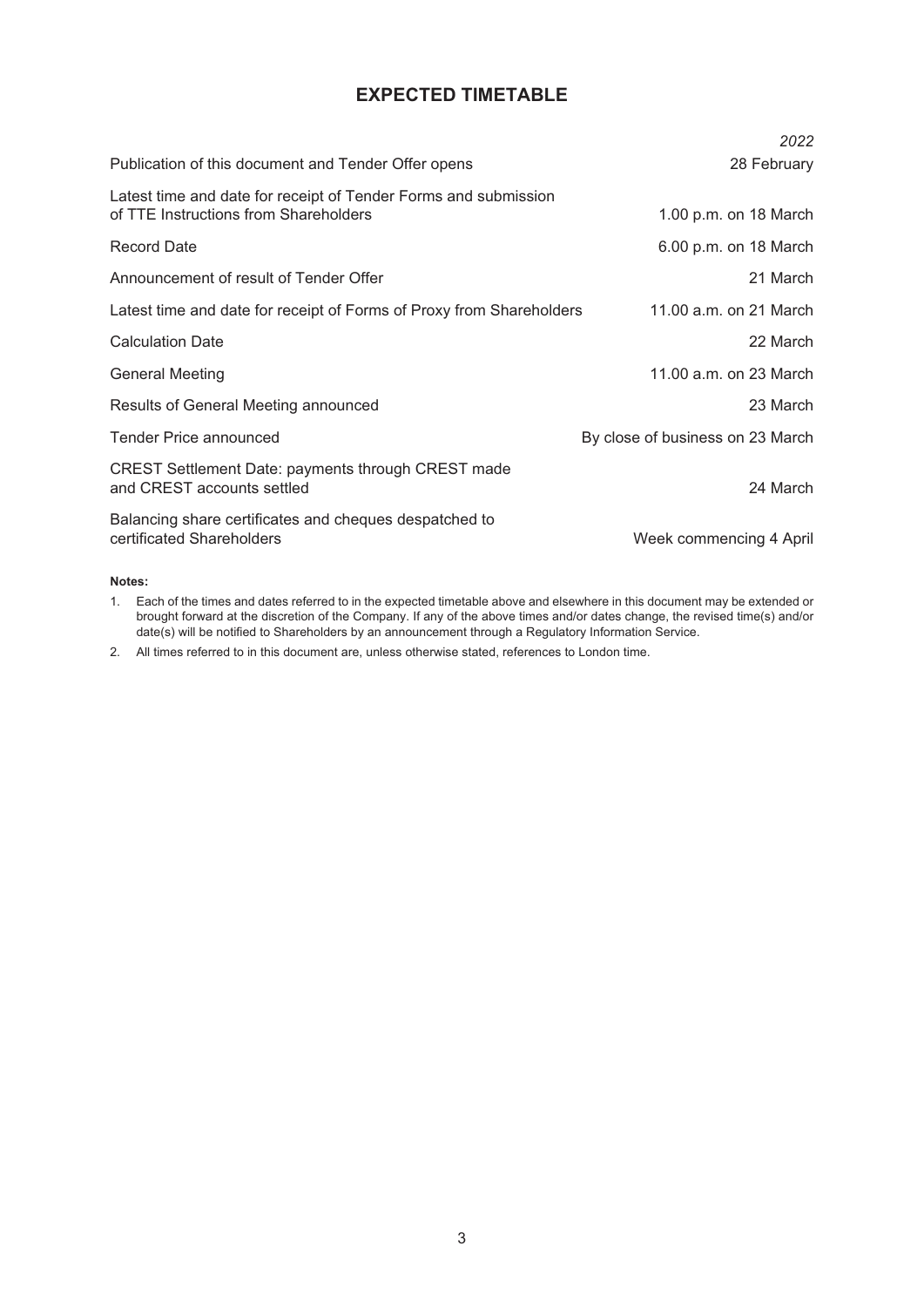### **PART 1 – LETTER FROM THE CHAIRMAN**

# **Strategic Equity Capital plc**

*(Incorporated in England and Wales under the Companies Act 1985 with registered number 05448627) (An investment company under section 833 of the Companies Act 2006)*

Richard Hills *(Non-executive Director and Chairman)* 1 Finsbury Circus **Richard Locke** *(Non-executive Director and Deputy Chairman)* William Barlow *(Non-executive Director)* Annie Coleman *(Non-executive Director)* Josephine Dixon *(Non-executive Director)*

*Directors Registered Office*

28 February 2022

Dear Shareholders

#### **Tender Offer by Liberum Capital Limited to purchase up to 10 per cent. of the Shares in issue, adoption of the New Buyback Policy, implementation of the Share Buyback Programme and Notice convening a General Meeting**

#### **1. Introduction**

On 9 February 2022, the Board announced a series of proposals that it believes will enhance shareholder value creation and allow the continuation of the Company as a successful standalone vehicle, affording investors continued access to the investment team of Gresham House Asset Management Limited (the "**Investment Manager**") and the Company's differentiated investment proposition.

The purpose of this document is to provide more information about the Tender Offer, the New Buyback Policy and the Share Buyback Programme, being the first three elements of this package of proposals, and to explain to Shareholders why the Board recommends you vote in favour of the Resolution to be proposed at the General Meeting in order to implement the Tender Offer.

This document also contains the terms and conditions of the Tender Offer, together with details of how Shareholders can tender Shares for purchase, should they wish to do so.

#### If you do not wish to sell any of your Shares in the Tender Offer, do not complete and return the **Tender Form or send a TTE instruction (as applicable). The Directors will not be tendering any of their Shares in the Tender Offer.**

#### **2. Reasons for the Tender Offer, New Buyback Policy and the Share Buyback Programme**

The decision to proceed with the Tender Offer and the implementation of the New Buyback Policy and Share Buyback Programme was taken following the receipt of a proposal from Odyssean Investment Trust plc ("**Odyssean**") concerning a proposed combination of Odyssean and the Company. Following due consideration of the proposal from Odyssean, alternative proposals developed in conjunction with the Investment Manager, and following the Company's discussions with its major Shareholders, a decision was taken to implement the proposals contained in this Circular.

At the Company's annual general meeting in November 2021 a significant majority of Shareholders voted in favour of the continuation of the Company and the Board believes therefore that many Shareholders wish to continue their investment in the Company and to retain their access to the Investment Manager and the Company's differentiated investment proposition.

The Company has implemented a strategy to maximise engagement opportunities and is now focused on investments that have a market capitalisation in the region of £100 million to £300 million at the point of entry. The Board believes that this strategy provides the potential for outperformance over the long term, with investors continuing to have access to Ken Wotton's investment track record as well as the substantial public and private equity resources at the Investment Manager.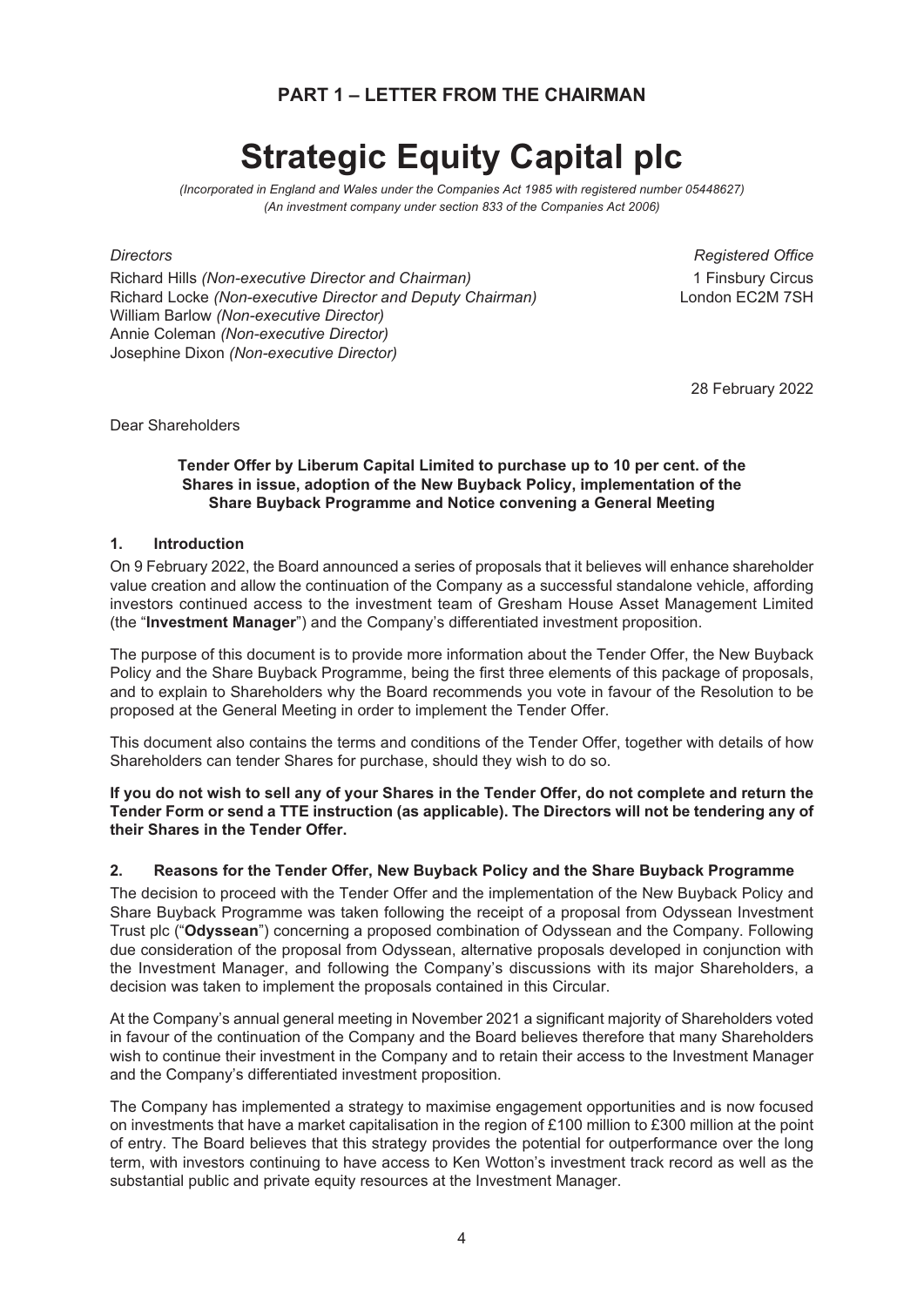Ken Wotton (Managing Director, Public Equity at Gresham House) has been Lead Manager of the Company since September 2020. Working closely with the wider Public Equity Team at the Investment Manager, Ken's strong leadership has produced very encouraging results. The Board is pleased to note that NAV total return performance has been 39.1 per cent. since Ken became lead manager, whilst also recognising that the investment strategy involves taking a long-term approach.

In addition the Board notes that Adam Khanbhai, an investment director at the Investment Manager, has resigned from Gresham House and will no longer be involved in the investment management of the Company. Ken Wotton is the Lead Manager of the Company and the wider Gresham investment team and investment committee resource supporting the management of the Company remains unchanged.

Despite the above measures, the Board remains mindful of Shareholders' frustrations that the discount to NAV remains wide and is seeking to address this through the implementation of the proposals described in this document.

In addition to the proposals, the Board is focused on the delivery of a comprehensive marketing plan, with the objective of delivering new buying interest in the Shares. It is proposed that the new marketing plan will be led by the Investment Manager in conjunction with Liberum and will replace the previous marketing and distribution arrangements with Aberdeen Standard Investments. While the implementation of the new marketing plan is still at an early stage, the Board believes it will be significantly enhanced by the adoption of the proposals set out in this document.

#### *Tender Offer*

The Tender Offer will replace the contingent tender offer announced by the Company on 28 May 2021 that was due to take place in November 2022 and will provide those Shareholders who wish to participate with an opportunity to realise up to 10 per cent. of their shareholding in the Company. Shareholders tendering in excess of 10 per cent. of their shareholding may be able to realise those Shares through the Tender Offer to the extent that other Shareholders do not tender any of their Shares or tender less than their Basic Entitlement. The Tender Price per Share will be equal to the prevailing unaudited Net Asset Value per Share on the Calculation Date and with the costs and expenses of the Tender Offer borne by the tendering Shareholders.

The Tender Offer is conditional on the Resolution being passed at the General Meeting.

#### *Share Buyback Programme for calendar year 2022*

Pursuant to the Share Buyback Programme the Company will commit up to a further 9 per cent. of current NAV (the exact amount is subject to the expected realisations of investments in portfolio companies) to buy back Shares up to a target discount level of not less than 5 per cent. to NAV per Share over the rest of the 2022 calendar year. The Board may, subject to normal market conditions, seek to limit the discount to NAV at which the Shares trade through the prudent use of this authority to repurchase Shares in the market. Any buy back of Shares pursuant to the Share Buyback Programme will be at the absolute discretion of the Board.

At the Company's annual general meeting held on 10 November 2021 the Company obtained Shareholder authority to make market purchases of up to 9,488,197 Shares (being 14.99 per cent. of the Company's issued ordinary share capital as at 28 September 2021) (the "**Share Buyback Authority**"). The Share Buyback Authority shall continue in force until the earlier of (i) the date on which the maximum number of Shares authorised to be purchased have been purchased by the Company; (ii) the date of the Company's next annual general meeting; and (iii) 10 February 2023, provided that if the Company has agreed, before the Share Buyback Authority expires, to purchase Shares where the purchase will or may be executed after the Share Buyback Authority expires (whether wholly or in part), the Company may complete such purchase as if the Share Buyback Authority has not expired.

As at 25 February 2022, being the latest practicable date prior to the publication of this Circular, the Company has not utilised any of the Share Buyback Authority, meaning that the Share Buyback Authority remains exercisable in full. Accordingly, the Company is proposing to buy back Shares under the Share Buyback Programme pursuant to the Share Buyback Authority until the date of the Company's next annual general meeting at which the Company will seek to renew its buyback authority in order to continue the Share Buyback Programme.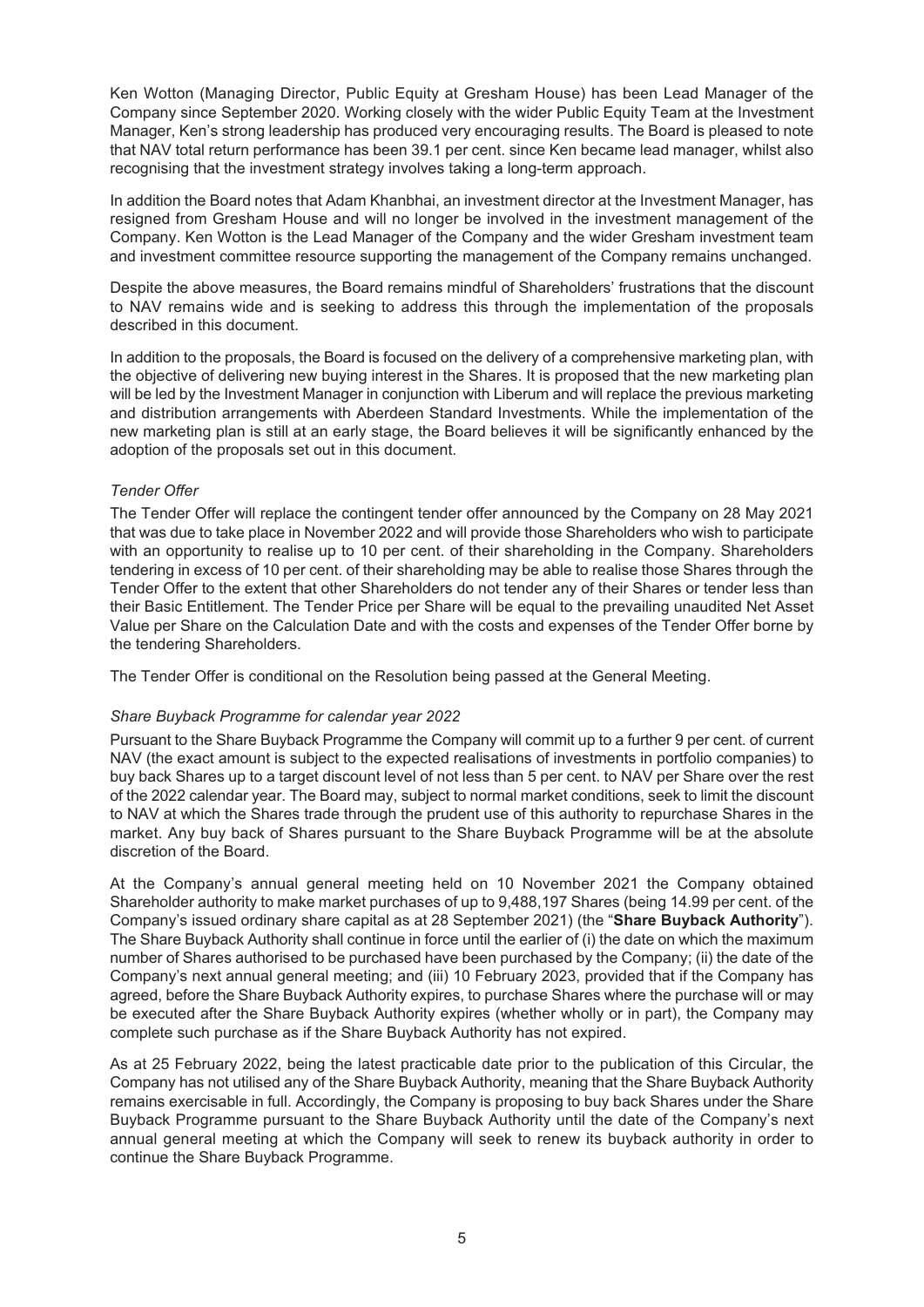On this basis, no additional Shareholder authority is being sought at the General Meeting in order to implement the Share Buyback Programme.

#### *New Buyback Policy*

Following completion of the Tender Offer, the Board proposes to alter its approach to discount control by making available 50 per cent. of the capital proceeds from realised profitable transactions in each financial year to fund buybacks of Shares, up to a discount of 5 per cent. to NAV per Share (the "**New Buyback Policy**"). If the proceeds of realisation cannot be used to purchase Shares at a discount to NAV per Share of greater than 5 per cent. over an appropriate time period it is intended that any remaining proceeds will be redeployed by the Investment Manager into investments that are in line with the Company's investment policy to reduce the potential impact of uninvested cash on investment performance.

The adoption of the New Buyback Policy does not require any resolution to be put to, and approved by, Shareholders, rather it will be implemented through the adoption of a Board resolution. The Company will, however, require sufficient buyback authority to implement that policy and buyback authorities sought by the Company going forward will cater for this.

#### **3. Commitments from the Investment Manager and Gresham House plc**

On 9 February 2022, the Company entered into a commitment agreement (the "**Commitment Agreement**") with Gresham House plc ("**Gresham House**") and the Investment Manager, pursuant to which the following terms were agreed:

#### *Balance Sheet Commitment*

Gresham House will, by no later than 30 June 2023 (or such later time as the Board may agree), invest £5 million (inclusive of taxes, fees and commission) from its own cash resources into the purchase of Shares (the "**Balance Sheet Commitment**"). Liberum (or any other broker appointed to the Company from time to time) shall be irrevocably authorised and instructed by Gresham House to buy Shares for its account using the Balance Sheet Commitment, which will be satisfied through the investment by Gresham House in each quarter commencing on 1 April 2022 of an amount equal to (as nearly as practicable) £1 million, unless otherwise agreed between the Board and Gresham House. The price at which Liberum (or any broker appointed to the Company from time to time) shall be authorised to buy Shares pursuant to the Balance Sheet Commitment shall not be greater than the price which is equal to a 5 per cent. discount to the latest published Net Asset Value per Share. The authority and instruction for each quarter shall only be exercised once the Reinvestment Commitment (described below) has been satisfied in full in the relevant quarter.

In the event that the Balance Sheet Commitment investment for any quarter is not invested it shall be added to the amount which Liberum (or any other broker to the Company from time to time) is authorised to purchase so that Gresham House shall only be discharged from the Balance Sheet Commitment on the earlier of (i) the date on which it has completed its investment of £5 million in the Shares and (ii) 1 November 2025.

#### *Reinvestment Commitment*

The Investment Manager will invest in each Qualifying Quarter (defined below) an amount (including any relevant fees and commission) equal to 50 per cent. of the management fee paid to it (excluding any value added tax) in respect of the quarter preceding the relevant Qualifying Quarter into the purchase of Shares (the "**Reinvestment Commitment**").

For the purposes of the Reinvestment Commitment, a "**Qualifying Quarter**" shall be the quarter period commencing after a quarter period during which the Shares have traded at an average discount to the published Net Asset Value per Share (on a cum income basis) of greater than 5 per cent. over that quarter period. For these purposes the quarter periods shall commence on 1 April 2022. Liberum (or any other broker appointed to the Company from time to time) shall be irrevocably authorised and instructed to buy Shares for the Investment Manager's account pursuant to the Reinvestment Commitment, provided always that the price at which Liberum (or any other broker appointed to the Company from time to time) may buy Shares pursuant to this authority shall not be greater than the price which is equal to a 5 per cent. discount to the latest published Net Asset Value per Share.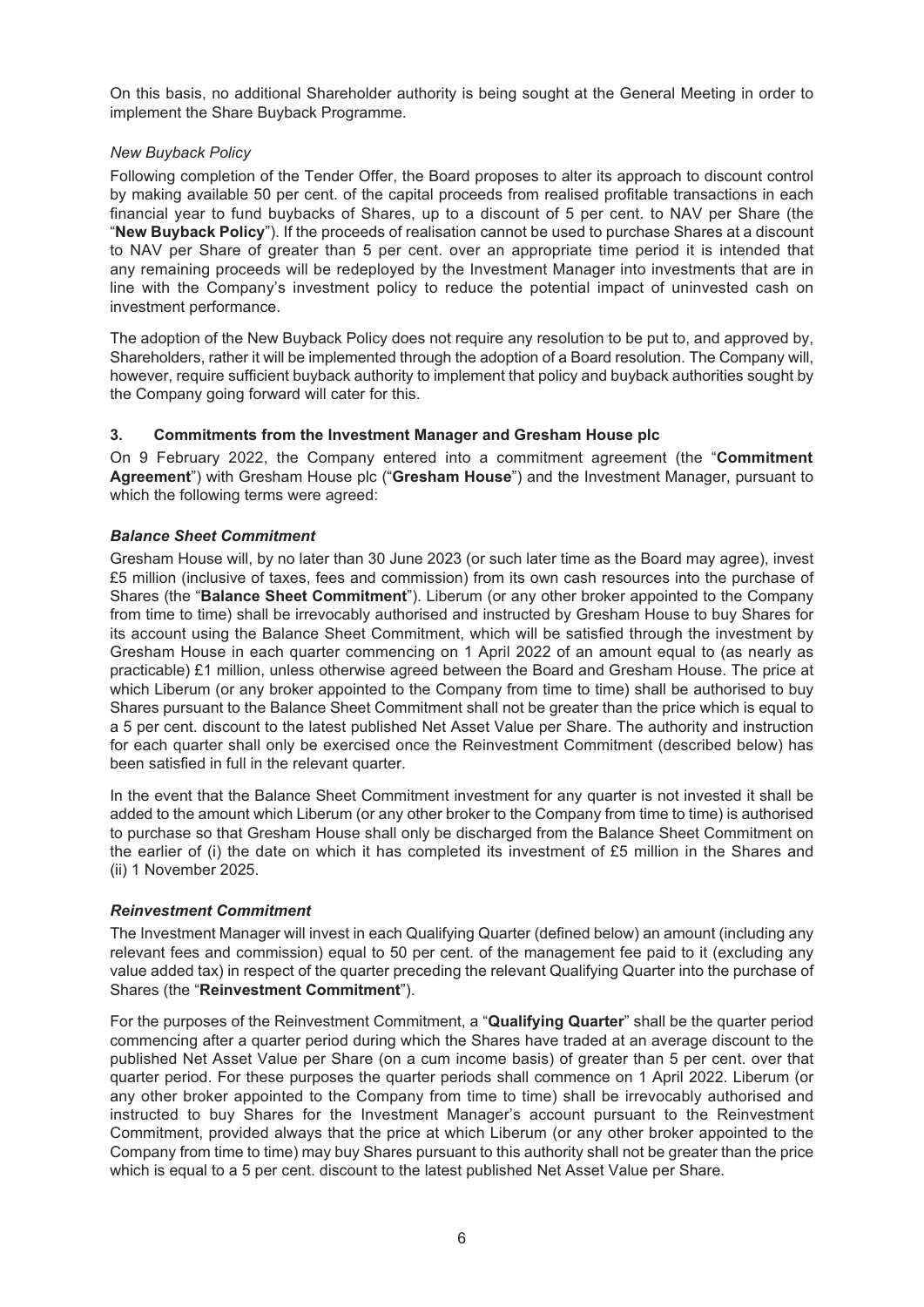The Balance Sheet Commitment and the Reinvestment Commitment are conditional on the approval of the Resolution, which will give effect to the Tender Offer, and shall terminate in the event that the Investment Management Agreement is terminated.

#### **4. The Tender Offer**

The key characteristics of the Tender Offer are as follows:

- the Tender Offer will be restricted to 10 per cent. of the Shares in issue (excluding any Shares held in treasury) on the Record Date;
- each Shareholder (other than Restricted Shareholders) will be able to tender up to 10 per cent. of its holding (rounded down to the nearest whole number of Shares) with such tenders being satisfied in full;
- each Shareholder (other than Restricted Shareholders) will also be able to tender Shares in excess of its basic 10 per cent. entitlement, but such excess tenders will only be satisfied on a *pro rata* basis to the extent that other Shareholders tender less than (or none of) their basic 10 per cent. entitlement;
- the Tender Price per Share will be equal to the prevailing unaudited Net Asset Value per Share on the Calculation Date and with the costs and expenses of the Tender Offer borne by the tendering Shareholders.

Further details as to the calculation of the Tender Price are set out in paragraph 4 of Part 3 *(Terms and Conditions of the Tender Offer)* of this document.

The Tender Offer will be implemented by means of on-market purchases by Liberum, which will, as principal, purchase the Shares tendered (subject to the overall limit of the Tender Offer) at the Tender Price and, following completion of those purchases and in accordance with the Repurchase Agreement, sell them on to the Company at the Tender Price by way of an on-market transaction (all of these transactions will be carried out on the London Stock Exchange's Main Market). The Shares that the Company purchases from Liberum will be cancelled and the number of Shares in issue carrying voting rights reduced accordingly. The Company will fund that purchase from its existing cash resources.

The Tender Offer is conditional on the Resolution being passed at the General Meeting. It is also subject to certain conditions, which are set out in paragraph 3.1 of Part 3 *(Terms and Conditions of the Tender Offer)* of this document. In addition, the Tender Offer may be terminated in certain circumstances as set out in paragraph 3.2 of Part 3 *(Terms and Conditions of the Tender Offer)* of this document.

Your attention is drawn to the letter from Liberum in Part 2 *(Letter from Liberum Capital Limited)* of this document and to Part 3 *(Terms and Conditions of the Tender Offer)* of this document, which constitute the terms and conditions of the Tender Offer.

The fixed costs relating to the Tender Offer are expected to be approximately £244,000 including VAT. The foregoing figure does not include portfolio realisation costs or stamp duty. The costs of the Tender Offer will be borne by the tendering Shareholders and will be reflected in the Tender Price.

#### **5. 2025 Realisation Opportunity**

Shareholders will have noted from the Company's announcement on 9 February 2022 that in the context of these proposals the Board is proposing to defer the continuation resolutions that would otherwise be proposed at the Company's annual general meetings in 2022, 2023 and 2024 in favour of the implementation of a 100 per cent. realisation opportunity for Shareholders in 2025.

Further details regarding this realisation opportunity will be published by the Company closer to the time of implementation and the required Shareholder authorities sought in due course.

#### **6. Overseas Shareholders and Restricted Shareholders**

The making of the Tender Offer to persons outside the United Kingdom may be prohibited or affected by the laws of the relevant overseas jurisdiction. Shareholders with registered or mailing addresses outside the United Kingdom or who are citizens or nationals of, or resident in, a jurisdiction other than the United Kingdom should read paragraph 8 of Part 3 *(Terms and Conditions of the Tender Offer)* of this document.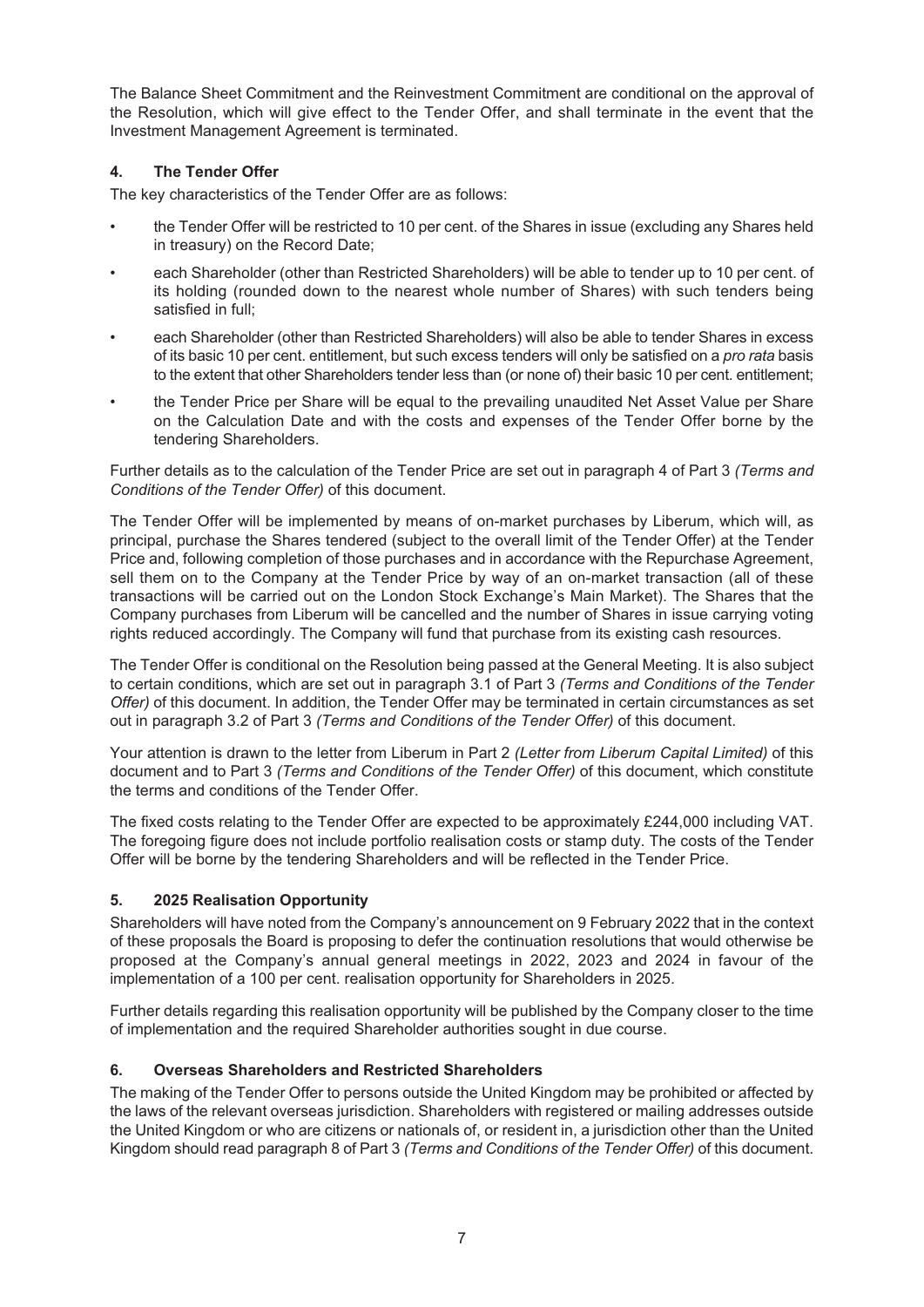The Tender Offer is not being made to Shareholders who are resident in, or citizens of, Restricted Jurisdictions. Restricted Shareholders are being excluded from the Tender Offer in order to avoid offending applicable local laws relating to the implementation of the Tender Offer. Accordingly, copies of the Tender Form are not being and must not be mailed or otherwise distributed in or into Restricted Jurisdictions.

It is the responsibility of all Overseas Shareholders to satisfy themselves as to the observance of any legal requirements in their jurisdiction, including, without limitation, any relevant requirements in relation to the ability of such persons to complete and return a Tender Form.

#### **7. Taxation**

The attention of Shareholders is drawn to Part 4 *(UK Taxation)* of this document, which sets out a general guide to certain aspects of current UK law and HM Revenue & Customs published practice. Shareholders who are in any doubt as to their tax position or who are subject to tax in a jurisdiction other than the United Kingdom should consult an appropriate independent professional adviser.

#### **8. General Meeting**

A General Meeting of the Company has been convened for 11.00 a.m. on 23 March 2022.

A special resolution will be put to Shareholders at the General Meeting that the Company be authorised to make market purchases of up to 6,329,685 Shares pursuant to the Tender Offer (the "**Resolution**").

A special resolution requires a majority of at least 75 per cent. of members entitled to vote and present in person or by proxy to vote in favour in order for it to be passed.

All Shareholders are entitled to attend and vote at the General Meeting. In accordance with the Company's articles of association ("**Articles**"), all Shareholders entitled to vote and be present in person or by proxy at the General Meeting shall upon a poll have one vote in respect of each Share held. In order to ensure that a quorum is present at the General Meeting, it is necessary for two or more Shareholders to be present in person or by proxy (or, if a corporation, by representative).

The formal notice convening the General Meeting is set out on pages 31 to 33 of this document.

#### **9. Action to be taken**

#### *General Meeting*

Shareholders will find enclosed with this document a personalised Form of Proxy for use at the General Meeting.

Whether or not you wish to tender your Shares under the Tender Offer and regardless of whether you intend to be present at the General Meeting, Shareholders are asked to complete and return the Form of Proxy in accordance with the instructions printed thereon to the Company's Registrar, Computershare Investor Services PLC at The Pavilions, Bridgwater Road, Bristol BS99 6ZY so as to be received as soon as possible and in any event by no later than 11.00 a.m. on 21 March 2022. The return of a Form of Proxy will not prevent Shareholders from attending the General Meeting and voting in person should they so wish.

#### *Tender Offer*

Only Shareholders whose names appear on the Register as at 6.00 p.m. on 18 March 2022 are able to participate in the Tender Offer in respect of the Shares held as at that date.

Shareholders should refer to paragraph 5 of Part 3 (Terms and Conditions of the Tender Offer) of this Circular for further information on the options available. Shareholders who hold their Shares in certificated form should note that they should return their share certificate(s) and/or other document(s) of title in respect of the Shares tendered with their Tender Form. A Tender Form submitted without the related share certificate representing the amount of shares to be tendered will be treated as invalid.

#### If you do not wish to sell any of your Shares in the Tender Offer, do not complete and return the **Tender Form or submit a TTE Instruction (as applicable).**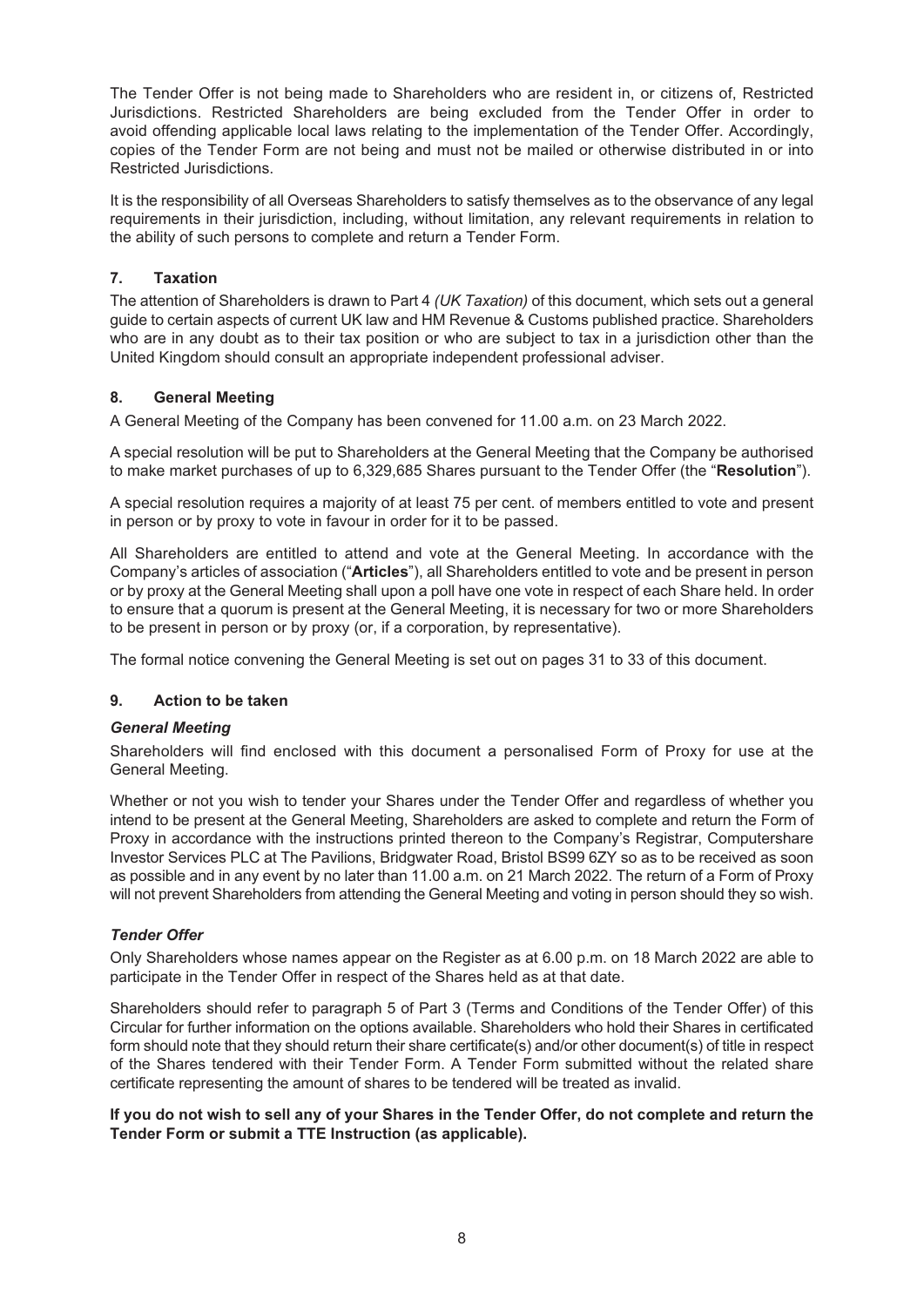**The extent to which Shareholders participate in the Tender Offer is a matter for each Shareholder to decide, and will be influenced by their own individual financial and tax circumstances and investment objectives. Shareholders should seek advice from an appropriately qualified independent financial adviser, authorised under FSMA if you are in the United Kingdom, or from another appropriately authorised independent financial adviser if you are in a territory outside of the United Kingdom. All Shareholders are strongly advised to consult their professional advisers regarding their own tax position.**

#### **10. Irrevocable undertaking**

Pursuant to the terms of the Commitment Agreement referred to in the announcement released by the Company on 9 February 2022, the Investment Manager and Gresham House have each irrevocably undertaken to vote the 1,073,248 Shares held by them in favour of the Resolution (being a resolution required in order to give effect to the Tender Offer which forms part of the series of proposals developed in conjunction with the Investment Manager) in respect of the Shares held by them.

As at 25 February 2022, being the latest practicable date prior to the publication of this document, Gresham House and the Investment Manager held and/or had discretionary management in respect of (such that they were able to procure the exercise of voting rights attaching to), and/or were otherwise able to control the exercise of all rights (including voting rights) attaching to, 3,400,748 Shares in aggregate (representing approximately 5.37 per cent, of the issued share capital (excluding Shares held in treasury) of the Company as at the date of this document).

#### **11. Recommendation**

The Board considers that the terms of the Tender Offer and Share Buyback Programme as set out in this document and the Resolution to be proposed at the General Meeting are in the best interests of the Company and its Shareholders as a whole. Accordingly, the Board unanimously recommends that Shareholders vote in favour of the Resolution to be proposed at the General Meeting.

Those Directors who hold Shares (being Richard Hills, Richard Locke, William Barlow and Josephine Dixon), intend to vote in favour, or procure the vote in favour, of the Resolution at the General Meeting in respect of their own beneficial holdings of Shares, which in aggregate amount to 135,000 Shares (representing approximately 0.21 per cent, of the issued share capital (excluding Shares held in treasury) of the Company as at the date of this document).

The Directors make no recommendation to Shareholders as to whether or not they should tender all or any of their Shares in the Tender Offer. Whether or not Shareholders decide to tender their Shares will depend, amongst other factors, on their view of the Company's prospects and their own individual circumstances, including their own tax position.

The Directors will not be tendering any of their Shares in the Tender Offer.

Yours faithfully

**Richard Hills** *(Chairman)*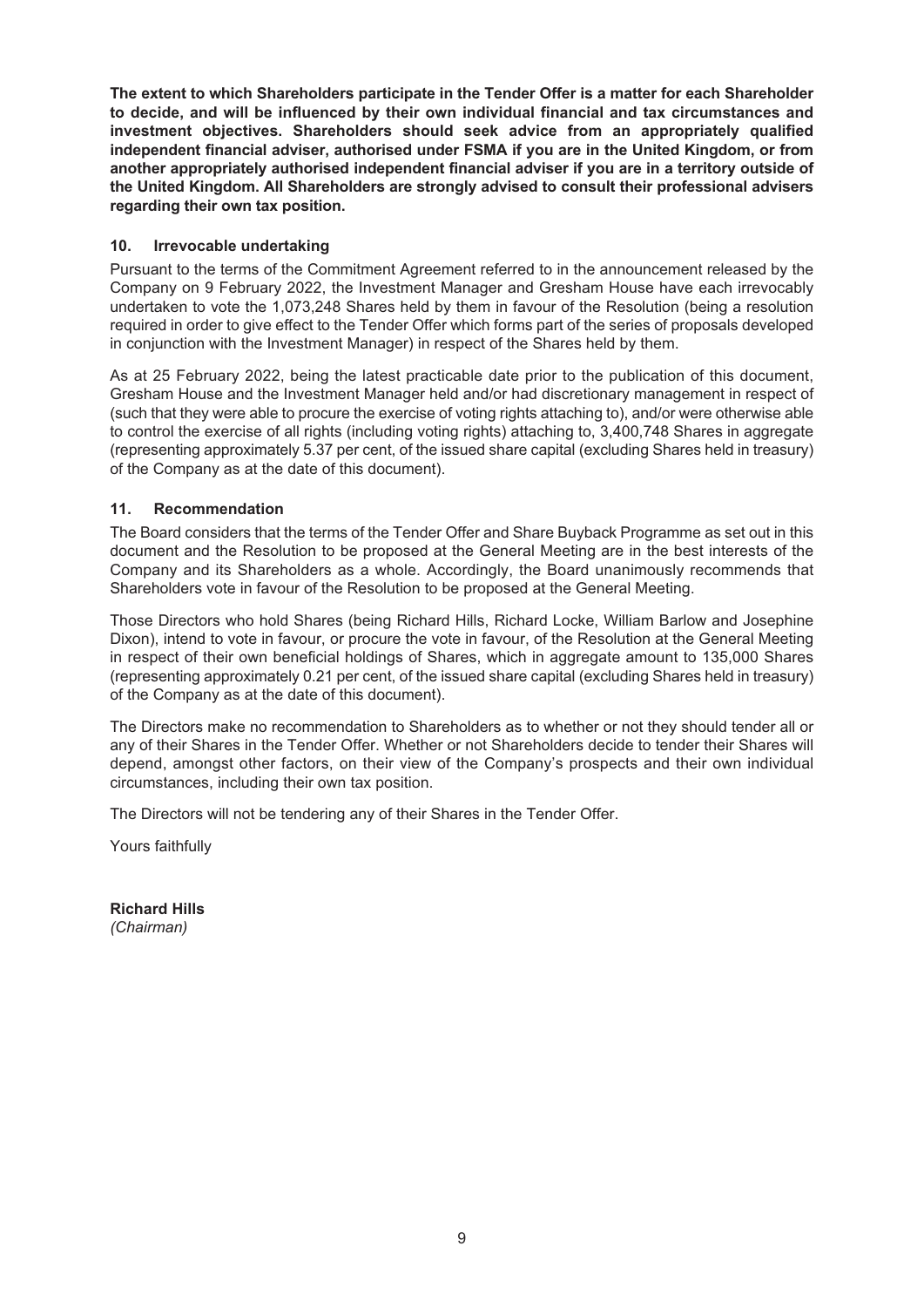### **PART 2 – LETTER FROM LIBERUM CAPITAL LIMITED**

Ropemaker Place 25 Ropemaker Street London EC2Y 9LY

28 February 2022

Dear Shareholders

#### **Tender offer for up to 10 per cent. of the issued share capital of the Company**

As explained in the letter from the Chairman in Part 1 *(Letter from the Chairman)* of this Circular, Shareholders are being given the opportunity to tender some or all of their Shares for purchase in the Tender Offer. The purpose of this letter is to set out the principal terms and conditions of the Tender Offer.

Liberum hereby invites Shareholders to tender Shares for purchase by Liberum for cash at the Tender Price. This letter is not, however, a recommendation to Shareholders to tender all or any of their Shares.

The Tender Price will be equal to the prevailing unaudited Net Asset Value per Share on the Calculation Date adjusted for the costs and expenses of the Tender Offer.

Successful tenders will be determined as follows:

- All Shareholders tendering up to their Basic Entitlement will have their tender satisfied in full.
- Shareholders tendering in excess of their Basic Entitlement will have the Excess Tender fulfilled if there are remaining Shares. In the event that the remaining Shares are less than the sum of the Excess Tenders, such Shares shall be apportioned to Shareholders *pro rata* to their Excess Tenders.

The Tender Offer is being made on the terms and subject to the conditions set out in Part 3 *(Terms and Conditions of the Tender Offer)* of this Circular.

The Company will purchase all the Shares purchased by Liberum under the Tender Offer for the Tender Price pursuant to the terms of the Repurchase Agreement.

The Tender Offer will be implemented only if the requisite approval of Shareholders is obtained in respect of the Resolution to be proposed at the General Meeting to authorise the Company to make market purchases of Shares pursuant to the Tender Offer.

#### **Procedure for tendering Shares**

Shareholders who wish to tender Shares and hold their Shares in certificated form should complete the Tender Form in accordance with the instructions set out therein, and return the completed Tender Form to the Receiving Agent at Computershare Investor Services PLC, Corporate Actions Projects, Bristol, BS99 6AH so as to be received as soon as possible and, in any event, by not later than 1.00 p.m. on 18 March 2022. Shareholders should at the same time return the share certificate(s) and/or other document(s) of title in respect of any Shares tendered which are in certificated form.

Shareholders who wish to tender Shares and who hold their Shares in uncertificated form (that is, in CREST) should submit the appropriate TTE Instruction in CREST as set out in paragraph 5.3 of Part 3 *(Terms and Conditions of the Tender Offer)* of this document so as to be received as soon as possible and, in any event by no later than 1.00 p.m. on 18 March 2022.

Only those Shareholders who hold their Shares in certificated form should complete and return a Tender Form. Those Shareholders who hold their Shares in uncertificated form do not need to complete or return a Tender Form.

**Shareholders should note that, once tendered, Shares may not be sold, transferred, charged or otherwise disposed of other than in accordance with the Tender Offer.**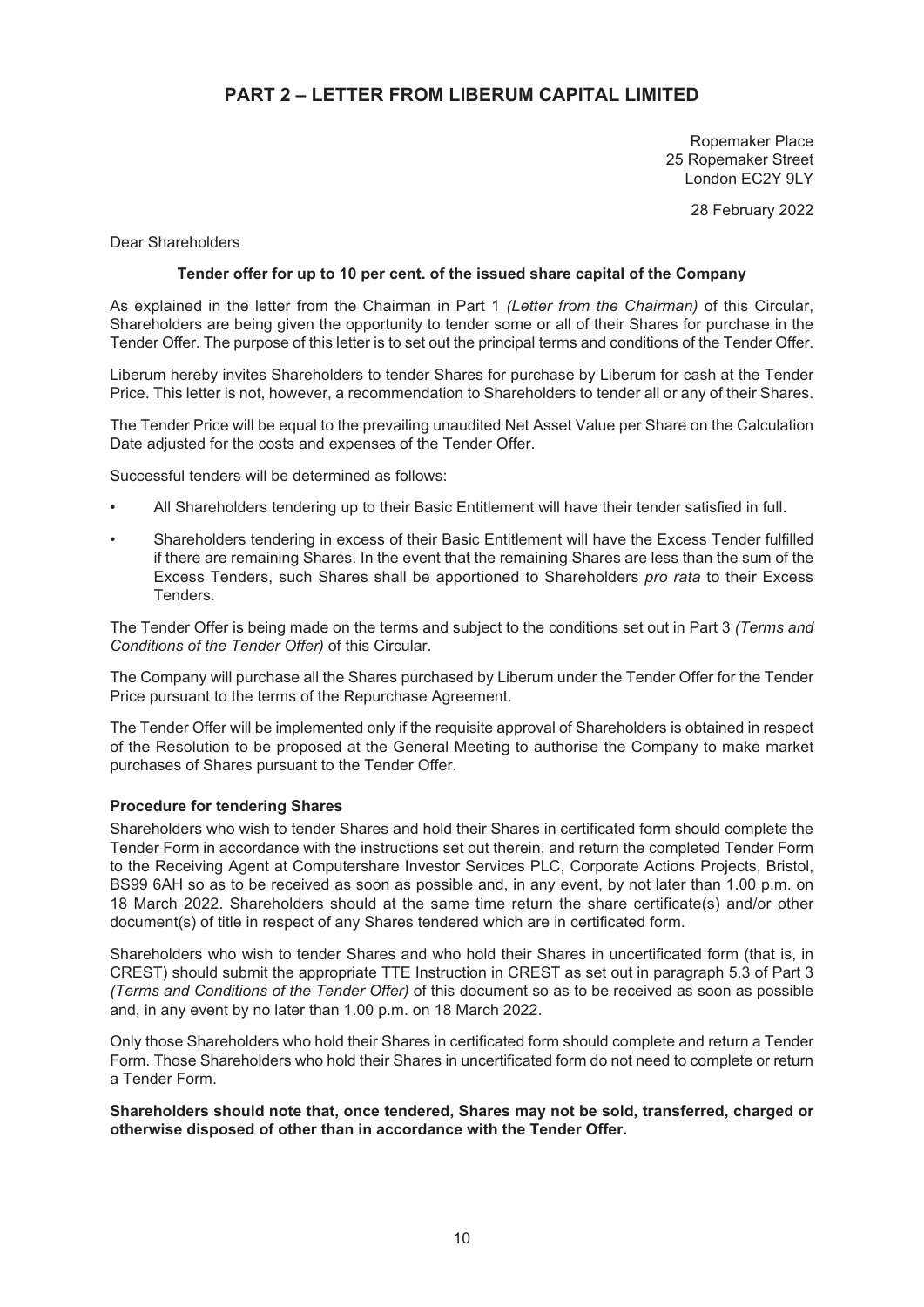Further details of the procedure for tendering Shares are set out in Part 3 of this Circular and, in the case of Shares held in certificated form, on the Tender Form.

#### **Validity of Tender Forms or TTE Instructions**

Tender Forms or TTE Instructions which are received by the Receiving Agent after 1.00 p.m. on 18 March 2022 or which at that time are incorrectly completed or not accompanied by all relevant documents or instructions may be rejected and returned to relevant Shareholders or their appointed agents, together with any accompanying share certificate(s) and/or other document(s) of title.

Liberum reserves the right to treat as valid Tender Forms or TTE Instructions which are not entirely in order and which are not accompanied (in the case of Shares held in certificated form) by the relevant share certificate(s) and/or other document(s) of title or a satisfactory indemnity in lieu thereof and shall be entitled (in its sole discretion) to accept late Tender Forms or TTE Instructions.

#### **Overseas Shareholders**

The making of the Tender Offer to persons outside the United Kingdom may be prohibited or affected by the relevant laws of the overseas jurisdiction. Shareholders with registered or mailing addresses outside the United Kingdom or who are citizens or nationals of, or resident in, a jurisdiction other than the United Kingdom should read paragraph 8 of Part 3 *(Terms and Conditions of the Tender Offer)* of this Circular.

#### **Conditions**

The Tender Offer is conditional on the terms specified in paragraph 3.1 of Part 3 *(Terms and Conditions of the Tender Offer)* of this Circular.

#### **Termination of Tender Offer**

The Tender Offer may be terminated in the circumstances described in paragraph 3.2 of Part 3 *(Terms and Conditions of the Tender Offer)* of this Circular.

#### **Calculation of Tender Price**

The Tender Price will be calculated as described in paragraph 4 of Part 3 *(Terms and Conditions of the Tender Offer)* of this Circular.

#### **Settlement**

Subject to the Tender Offer becoming unconditional and the acquisition of the Shares pursuant to the Tender Offer by Liberum, payment of the Tender Price due to Shareholders whose tenders under the Tender Offer have been accepted will be made by Sterling cheque or by CREST payment, as appropriate, on 24 March 2022 or as soon as practicable thereafter, as described in paragraph 7 of Part 3 *(Terms and Conditions of the Tender Offer)* of this Circular.

Your attention is drawn to the information contained in the rest of this document, including, in particular, the terms and conditions of the Tender Offer in Part 3 *(Terms and Conditions of the Tender Offer)* of this Circular.

Yours faithfully,

Liberum Capital Limited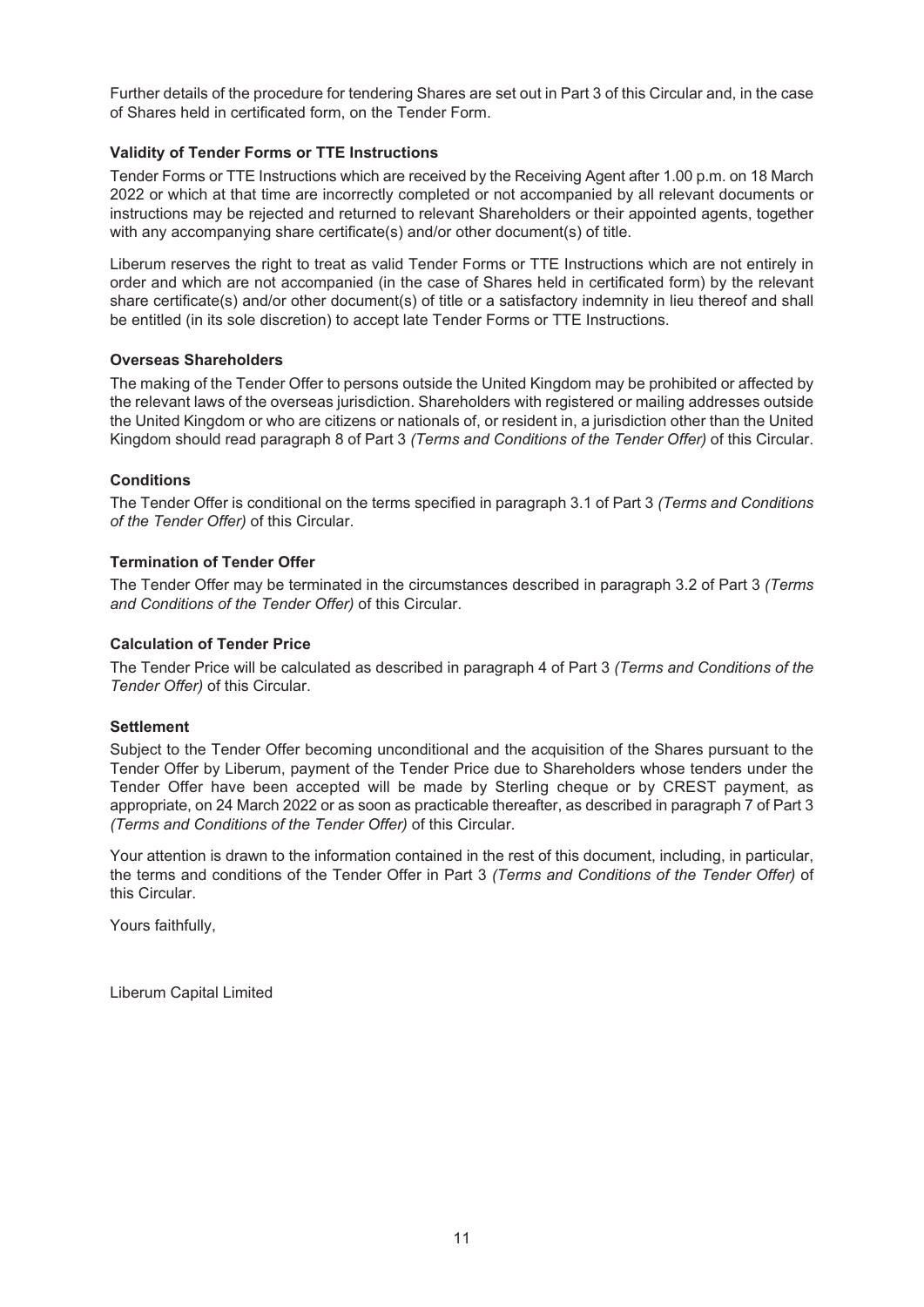### **PART 3 – TERMS AND CONDITIONS OF THE TENDER OFFER**

#### **1 Introduction**

- 1.1 All Shareholders (other than Restricted Shareholders and certain Overseas Shareholders) on the Register at the Record Date may tender Shares for purchase by Liberum (acting as principal) on the terms and subject to the conditions set out in this document and, in the case of Shares held in certificated form, in the Tender Form. **Shareholders are not obliged to tender any Shares and Shareholders who do not wish to participate in the Tender Offer need take no action.**
- 1.2 Shares purchased by Liberum pursuant to the Tender Offer will be purchased by Liberum as principal and such purchases will be market purchases in accordance with rules of the London Stock Exchange and the FCA. Immediately following completion of the Tender Offer, Liberum shall sell such Shares to the Company, at a price per Share equal to the Tender Price, pursuant to the Repurchase Agreement. Purchases of Shares by the Company pursuant to the Repurchase Agreement will also be market purchases in accordance with rules of the London Stock Exchange and the FCA. All of the Shares purchased by the Company pursuant to the Repurchase Agreement in connection with the Tender Offer will be cancelled.
- 1.3 Unless terminated in accordance with the provisions of this Part 3, or extended or brought forward at the discretion of the Company, the Tender Offer will close for Shareholders at 1.00 p.m. on 18 March 2022. A Tender Form and/or TTE Instruction once submitted shall be irrevocable. Any tendered Shares will be placed in escrow and will not be able to be traded unless and until the Tender Offer is terminated or lapses in accordance with these terms and conditions.

#### **2 Terms of the Tender Offer**

- 2.1 Pursuant to the Tender Offer and subject to the terms and conditions set out in this Part 3 of this document and, in the case of Shares held in certificated form, the Tender Form, upon the Tender Offer becoming unconditional and unless the Tender Offer has been and remains suspended or has lapsed or has been terminated in accordance with paragraph 3.2 of this Part 3, each Shareholder (other than Restricted Shareholders and certain Overseas Shareholders) on the Register at the Record Date:
	- 2.1.1 will be entitled to sell to Liberum up to 10 per cent. of the number of Shares registered in its name on the Register at the Record Date (such entitlement being rounded down to the nearest whole number of Shares) at the Tender Price; and
	- 2.1.2 will be entitled to tender to Liberum any whole number of Shares registered in its name on the Register at the Record Date in excess of its Basic Entitlement at the Tender Price;

provided that the maximum number of Shares purchased by Liberum pursuant to the Tender Offer will not exceed 10 per cent. of the issued share capital of the Company on the Record Date.

- 2.2 If a Shareholder validly tenders a number of Shares less than or equal to their Basic Entitlement, such tender will be satisfied in full (subject to the Tender Offer not having lapsed or been terminated in accordance with paragraph 3.2 of this Part 3) (a "**Satisfied Tender**"). If any Shareholder validly tenders a number of Shares in excess of its Basic Entitlement (an "**Excess Tender**") such Excess Tender will be (subject to the Tender Offer not having lapsed or been terminated in accordance with paragraph 3 of this Part 3):
	- 2.2.1 satisfied in full if (a) the aggregate number of Shares which are the subject of all Excess Tenders is less than or equal to (b) the maximum number of Shares to be purchased pursuant to the Tender Offer after deducting the aggregate number of Shares which are the subject of all Satisfied Tenders; or
	- 2.2.2 scaled back by the ratio of (a) the maximum number of Shares to be purchased pursuant to the Tender Offer after deducting the aggregate number of Shares which are the subject of all Satisfied Tenders to (b) the aggregate number of Shares which are the subject of all Excess Tenders, with such ratio being calculated to 4 decimal places and the number of Shares resulting from such scaling back being rounded down to the nearest whole number.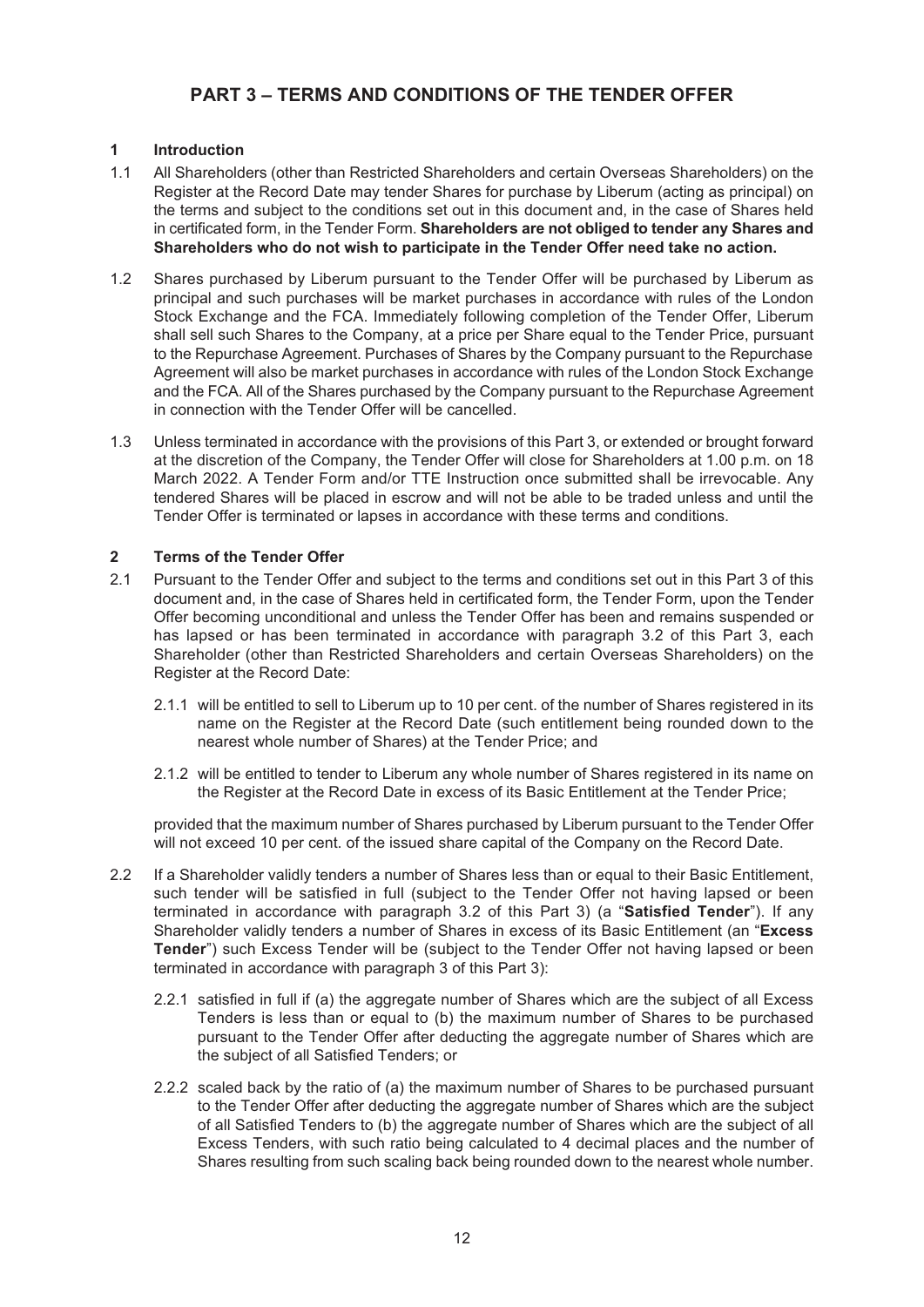- 2.3 The Tender Offer will close at 1.00 p.m. on 18 March 2022 and no tenders received after that time will be accepted unless otherwise approved by Liberum (with the consent of the Company). The results of the Tender Offer and, if applicable, the extent to which Excess Tenders will be scaled back, are expected to be announced through a Regulatory Information Service on or around 21 March 2022.
- 2.4 All tenders of Shares held in certificated form must be made on the personalised Tender Form, duly completed in accordance with the instructions set out in paragraph 5.2 of this Part 3 and in the Tender Form (which together constitute part of the terms of the Tender Offer) and such tenders will be valid only when the procedures contained in this document and in the Tender Form are complied with. All tenders of Shares held in uncertificated form must be made by the input and settlement of an appropriate TTE Instruction in CREST in accordance with the instructions set out in paragraph 5.3.1 of this Part 3 and the relevant procedures in the CREST Manual (which together constitute part of the terms of the Tender Offer) and such tenders will be valid only when the procedures contained in this document and in the relevant parts of the CREST Manual are complied with. Tender Forms once duly completed (for Shares held in certificated form) and submitted to the Receiving Agent and TTE Instructions which have settled (for Shares held in uncertificated form) will become irrevocable and cannot be withdrawn.
- 2.5 All Shares successfully tendered pursuant to the Tender Offer will be purchased by Liberum, as principal:
	- 2.5.1 at the Tender Price;
	- 2.5.2 free of all commissions and dealing charges;
	- 2.5.3 with full title guarantee;
	- 2.5.4 free from all liens, charges, encumbrances, equitable interests, rights of pre-emption or other third party rights of any nature; and
	- 2.5.5 together with all rights attaching thereto, on or after 18 March 2022, including the right to receive all other distributions declared or made by reference to a record date falling after that date. The consideration for each tendered Share purchased by Liberum pursuant to the Tender Offer will be paid in pounds sterling in accordance with the settlement procedures set out in paragraph 7 of this Part 3.
- 2.6 If only part of a holding of Shares is sold pursuant to the Tender Offer (whether pursuant to scaling back tenders in excess of the Basic Entitlement or otherwise), the relevant Shareholder will be entitled to receive the following:
	- 2.6.1 where the Shares are held in certificated form, a certificate in respect of the balance of the unsold Shares; and
	- 2.6.2 where the Shares are held in uncertificated form, the transfer by the Receiving Agent by TFE Instruction to the original available balance of those unsold Shares or the credit of the balance of the Shares by the Receiving Agent by an ARAN message.
- 2.7 If any tendered Shares are not purchased because of an invalid tender, the lapse or termination of the Tender Offer or otherwise:
	- 2.7.1 where the Shares are held in certificated form, the relevant Tender Form and share certificate(s) and/or document(s) of title will be returned by post to the person or agent whose name and address (outside the Restricted Jurisdictions) is set out in Box 1 or Box 5 in the Tender Form or, if none is set out, to the tendering Shareholder; and
	- 2.7.2 where the Shares are held in uncertificated form, the Receiving Agent will provide instructions to Euroclear to transfer all Shares held in escrow by TFE Instruction to the original available balance to which those Shares relate;

within 10 Business Days of the tender having been determined to be invalid or the Tender Offer lapsing or having been terminated.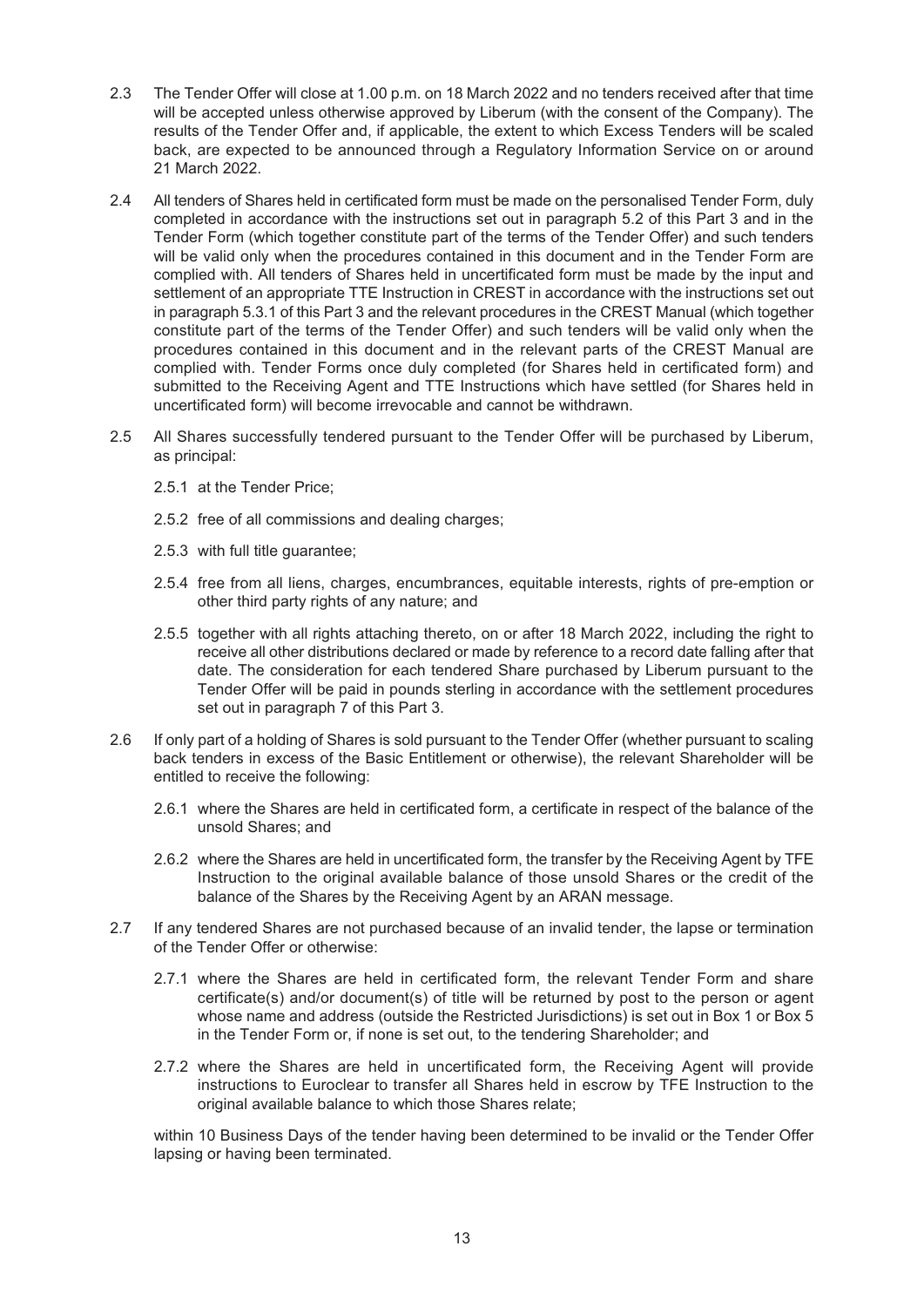- 2.8 All documents and remittances sent by or to Shareholders and all instructions made by or on behalf of Shareholders in CREST relating to the Tender Offer will be sent or made (as the case may be) at the risk of the relevant Shareholder. In particular, the failure of any person to receive a copy of this document or, where applicable, the Tender Form shall not invalidate any aspect of the Tender Offer.
- 2.9 All questions as to the number of Shares tendered and the validity, form, eligibility (including the time of receipt) and acceptance for payment of any tender of Shares pursuant to the Tender Offer will be determined by Liberum, in its sole discretion, which determination shall be final and binding on all parties except as otherwise required under applicable law. Liberum reserves the absolute right to reject any or all tenders it determines not to be in proper form or the acceptance or payment for which may, in the opinion of Liberum, be unlawful. Liberum also reserves the absolute right to waive any of the terms or conditions of the Tender Offer (other than the conditions referred to in paragraph 3.1 of this Part 3) and any defect or irregularity in the tender of any particular Shares or any particular holder thereof. Unless Liberum determines otherwise, no tender of Shares will be deemed to be validly made until all defects or irregularities have been cured or waived. In the event of a waiver, the consideration pursuant to the Tender Offer will not be despatched (in respect of Shares held in certificated form) or made by way of CREST payment (in respect of Shares held in uncertificated form) to the relevant Shareholder until after (in the case of Shares held in certificated form) the Tender Form is complete in all respects and the share certificate(s) and/or other document(s) of title satisfactory to Liberum have been received or (in the case of Shares in uncertificated form) the relevant TTE Instruction has settled. None of the Receiving Agent, Liberum, the Company or any other person is or will be obliged to give notice of any defects or irregularities in any tender and none of them will incur any liability for failure to give any such notice.
- 2.10 The terms of the Tender Offer (including the times and dates referred to in this document) shall have effect subject to such non-material modifications as the Company and Liberum may from time to time agree. Any such modification will be announced as soon as practicable through a Regulatory Information Service.
- 2.11 For the avoidance of doubt, entitlements pursuant to the Tender Offer will apply to each registered Shareholder and, accordingly, a registered Shareholder who holds Shares for multiple beneficial owners may decide the allocation of such entitlements between such beneficiaries at its own discretion.

#### **3 Conditions and Termination of the Tender Offer**

- 3.1 The Tender Offer is conditional on the following (together, the "**Conditions**"):
	- 3.1.1 the passing of the Resolution at the General Meeting;
	- 3.1.2 Liberum being satisfied that the Company has sufficient cash and distributable profits (for the purposes of the Act) to effect the purchase of all of the Shares as are to be repurchased by it pursuant to the Repurchase Agreement;
	- 3.1.3 the Repurchase Agreement having become unconditional in all respects (save in respect of any condition relating to the Tender Offer becoming unconditional);
	- 3.1.4 Liberum being satisfied that, at all times up to immediately prior to the announcement of the result of the Tender Offer, the Company has complied with its obligations, and is not in breach of any of the representations and warranties given by it, pursuant to the Repurchase Agreement; and
	- 3.1.5 the Tender Offer not having been terminated in accordance with paragraph 3.2 of this Part 3 prior to the fulfilment of the conditions referred to in paragraphs 3.1.1 to 3.1.4 (inclusive) above.

Liberum will not purchase (or enter into any commitment or contract to purchase) any Shares pursuant to the Tender Offer unless all of the Conditions have been satisfied. The purchase by Liberum of Shares pursuant to the Tender Offer will only occur once all of the Conditions have been satisfied. The Conditions, other than that contained in paragraph 3.1.4, may not be waived by Liberum. If any of the Conditions is not satisfied (or waived) by 7.00 a.m. on 25 March 2022 (or such later time and date as the Company and Liberum may agree), the Tender Offer will lapse.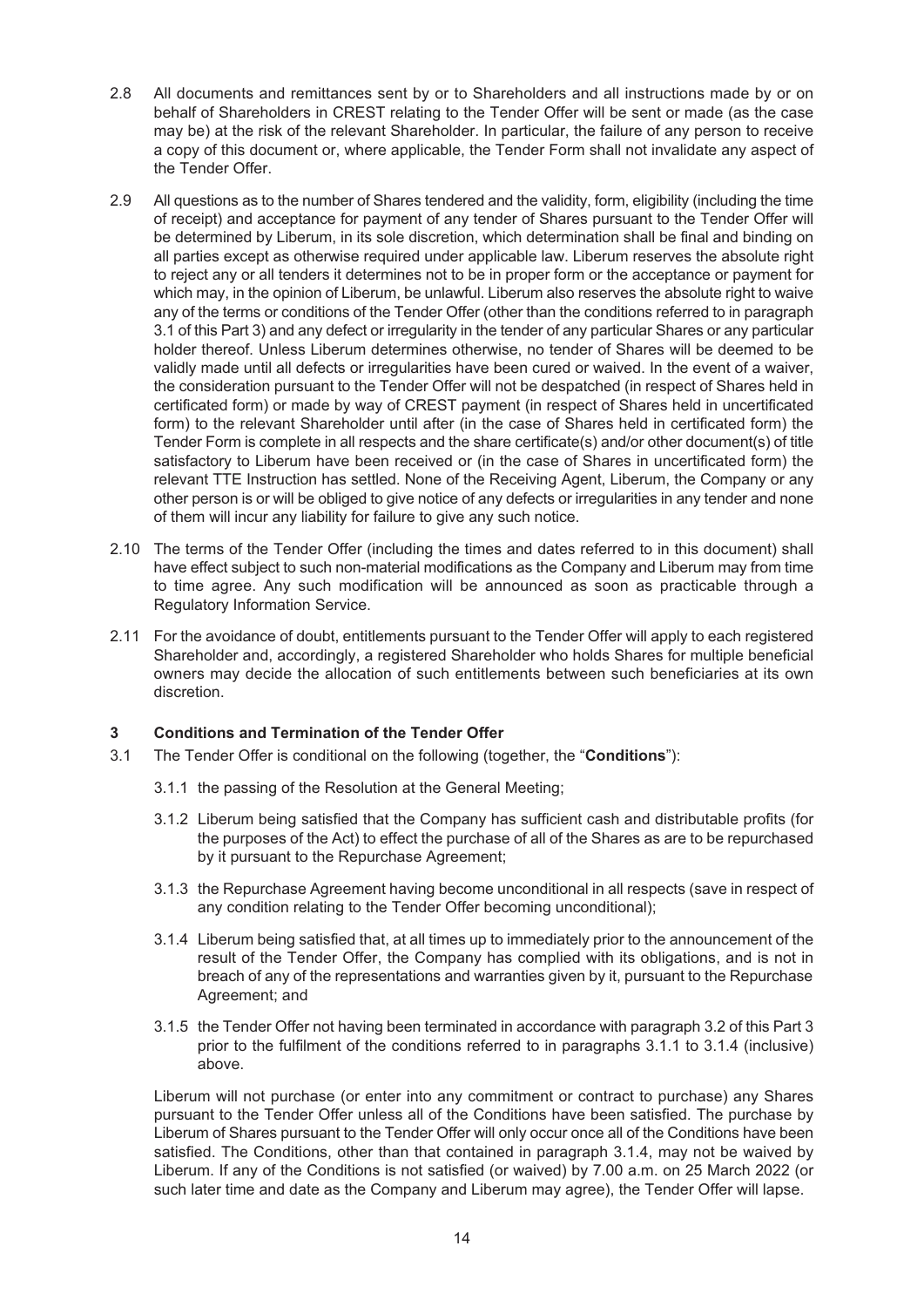3.2 The Board reserves the right to compel Liberum to terminate the Tender Offer at any time prior to announcement of the results of the Tender Offer if it concludes that (i) the implementation of the Tender Offer or the subsequent purchase by the Company of the Shares purchased by Liberum pursuant to the Tender Offer is no longer in the best interests of the Company and Shareholders as a whole, (ii) the costs of the Tender Offer have become prohibitive, or (iii) the purchase of Shares by Liberum pursuant to the Tender Offer or the subsequent purchase by the Company of such Shares may have adverse fiscal or other consequences (whether by reason of any change in legislation, practice, circumstances or otherwise) for the Company or Shareholders as a whole which were previously unexpected. If the Tender Offer is terminated, the Company will make an announcement through a Regulatory Information Service that such is the case.

#### **4 Calculation of the Tender Price**

The Tender Price will be calculated as follows:

- 4.1 The Company will calculate its unaudited NAV as at the Calculation Date, which, for the purpose of the Tender Offer, shall mean the value of all the Company's assets as at the Calculation Date less the value of all the Company's liabilities as at the Calculation Date (but excluding the costs and expenses of the Tender Offer).
- 4.2 The resulting NAV, calculated in accordance with paragraph 4.1 above, will then be divided by the total number of Shares in issue or deemed to be in issue on the Calculation Date (excluding Shares held in treasury) and expressed in pence Sterling to four decimal places with 0.00005 pence being rounded downwards, such calculation resulting in the "**Tender NAV per Share**".
- 4.3 The Directors will, in their sole discretion, and having received advice from the Investment Manager, calculate the expected costs and expenses of the Tender Offer as at close of business on the Calculation Date (including stamp duty and commission payable to Liberum on the purchase of the Tendered Shares). Such costs will then be divided by the number of Shares validly tendered under the Tender Offer and expressed in pence Sterling to four decimal places with 0.00005 pence being rounded upwards (the "**Tender Costs per Tendered Share**").
- 4.4 The Tender Price will be the amount equivalent to the Tender NAV per Share, calculated on the basis of paragraphs 4.1 and 4.2 above, less the Tender Costs per Tendered Share as calculated on the basis of paragraph 4.3 above, and expressed in pence Sterling to four decimal places with 0.00005 pence being rounded downwards.
- 4.5 Except as otherwise stated, all assets and liabilities will be taken into account in accordance with the Company's normal accounting policies.
- 4.6 Both the Tender NAV per Share and the Tender Price will be calculated by the Company in accordance with this paragraph 4 and neither will be subject to review by an independent auditor.
- 4.7 The Company will announce the Tender NAV per Share and the Tender Price through a Regulatory Information Service on or around 23 March 2022.

#### **5 Procedure for tendering Shares**

#### **5.1** *Overview*

There are different procedures for tendering Shares depending on whether the Shares are held in certificated or uncertificated form (i.e. in CREST).

Shareholders who wish to tender Shares held in certificated form must complete and return the personalised Tender Form in accordance with the instructions in paragraph 5.2 of this Part 3 and in the Tender Form. A Shareholder who wishes to tender Shares held in certificated form but under different designations must complete and return a separate Tender Form for each designation (further copies of the Tender Form may be obtained on request from Computershare Investor Services PLC, Corporate Actions Projects, Bristol BS99 6AH, or by telephone from the Shareholder Helpline referred to below). The relevant share certificate(s) and/or other documents of title should also be returned with the relevant Tender Form.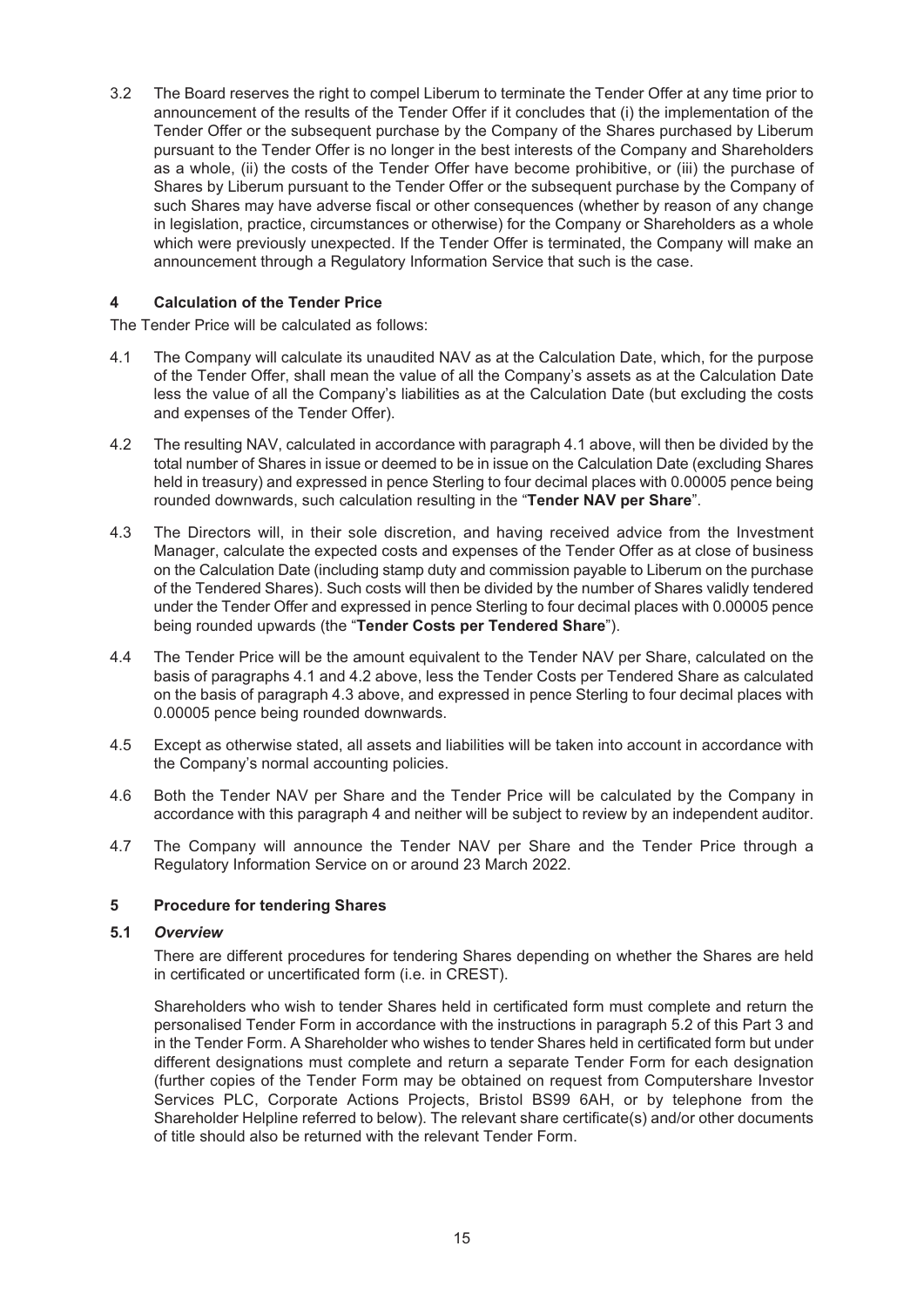Shareholders who wish to tender Shares held in uncertificated form must send a TTE Instruction in accordance with the procedure set out in paragraph 5.3.1 of this Part 3. A Shareholder who wishes to tender Shares held in uncertificated form but under different member account IDs must send a separate TTE Instruction for Shares under each member account ID.

A tender will only be valid when the procedures contained in this paragraph 5 and, where the tendered Shares are held in certificated form, in the Tender Form are complied with.

**Shareholders who are in any doubt as to how to complete the Tender Form or as to the procedure for tendering Shares should telephone the Shareholder Helpline on 0370 707 1285 or, if calling from outside the United Kingdom, on +44 370 707 1285. Lines are open from 8.30 a.m. to 5.30 p.m. (London time) Monday to Friday (except UK public holidays). Calls may be recorded and randomly monitored for security and training purposes. For legal reasons, the Receiving Agent will not be able to give advice on the merits of the Tender Offer or provide legal, financial, investment or tax advice and, accordingly, if Shareholders require such advice, they should consult their stockbroker, bank manager, solicitor, accountant or other independent financial adviser authorised under FSMA immediately or, if they are in a jurisdiction outside the United Kingdom, another appropriately authorised independent financial adviser. Shareholders who are CREST sponsored members should consult their CREST sponsor before taking any action.**

#### **5.2** *Shares held in Certificated Form (i.e. not in CREST)*

To participate in the Tender Offer, a Shareholder holding Shares in certificated form must complete and return the Tender Form in accordance with the instructions in this paragraph 5.2 and in the Tender Form.

Completed Tender Forms, together with the relevant share certificate(s) and/or other document(s) of title, should be either sent by post in the accompanying reply-paid envelope (for use in the UK only) to Computershare Investor Services PLC, Corporate Actions Projects, Bristol BS99 6AH so as to be received by not later than 1.00 p.m. on 18 March 2022. Tenders received after that time will be accepted only at the sole discretion of Liberum (with the consent of the Company).

A reply-paid envelope for use in the UK only is enclosed with this document. Any Tender Form received in an envelope postmarked from any of the Restricted Jurisdictions or otherwise appearing to the Receiving Agent to have been sent from any of the Restricted Jurisdictions will be rejected as an invalid tender. Further provisions relating to Overseas Shareholders are contained in paragraph 8 of this Part 3.

Duly completed Tender Forms sent by any of the means set out above and received signed and complete in all respects by the prescribed time will be treated as tenders of Shares in accordance with the terms and conditions of the Tender Offer. No acknowledgement of receipt of documents will be given.

The completed Tender Form should be accompanied by the relevant share certificate(s) and/or other document(s) of title. If the share certificate(s) and/or other document(s) of title are not readily available (for example, if they are with a stockbroker, bank or other agent) or are lost, the Tender Form should nevertheless be completed and returned in accordance with the instructions above to Computershare Investor Services PLC, Corporate Actions Projects, Bristol BS99 6AH so as to be received by the Receiving Agent by not later than 1.00 p.m. on 18 March 2022 together with any share certificate(s) and/or other document(s) of title that may be available, accompanied by a note stating that the (remaining) share certificate(s) and/or other document(s) of title will be forwarded as soon as possible thereafter and, in any event, so as to be received by not later than 1.00 p.m. on 18 March 2022.

Shareholders who have lost their share certificate(s) and/or other document(s) of title should complete a letter of indemnity, which can be obtained by writing to the Company's registrar, Computershare Investor Services PLC, The Pavilions, Bridgewater Road, Bristol BS99 6ZZ, or contacting the Shareholder Helpline, and return it with the Tender Form in accordance with the instructions above to Computershare Investor Services PLC, Corporate Actions Projects, Bristol BS99 6AH so as to be received by the Receiving Agent by not later than 1.00 p.m. on 18 March 2022. A fee may be payable by the Shareholder in respect of each letter of indemnity.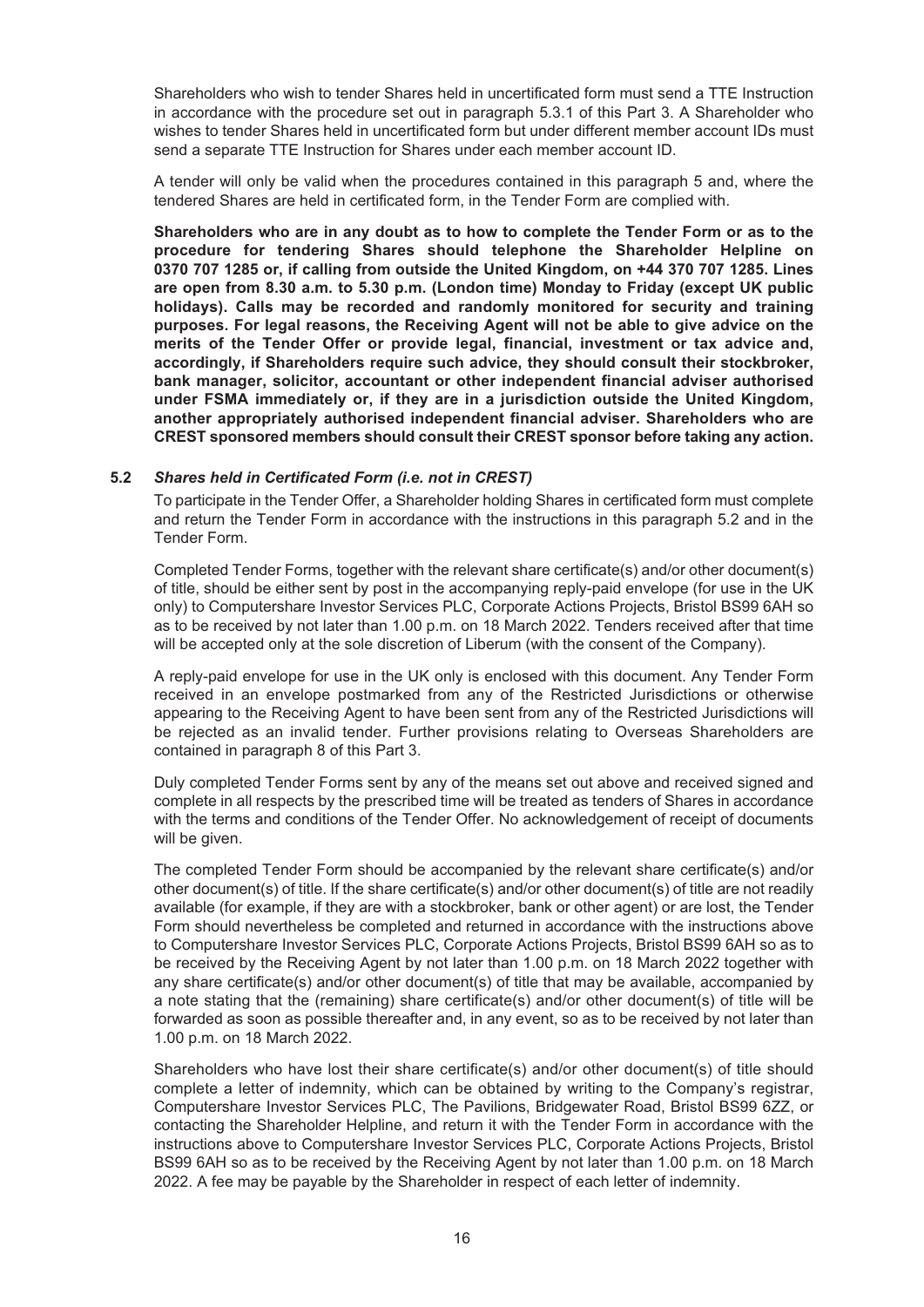Where a letter of indemnity in respect of any unavailable share certificate(s) and/or other document(s) of title and such certificate(s) and/or other document(s) are subsequently found or obtained, such certificate(s) and/or other document(s) should be sent by post to Computershare Investor Services PLC, Corporate Actions Projects, Bristol BS99 6AH.

By signing and returning the Tender Form, Shareholders will be deemed to have appointed the Receiving Agent as their agent in respect of the purchase of Shares by Liberum pursuant to the Tender Offer. Accordingly,

- (i) the Receiving Agent will effect such procedures as are required to transfer their Shares to Liberum pursuant to the Tender Offer; and
- (ii) Liberum will remit to the Receiving Agent on behalf of Shareholders whose Shares are so purchased the cash consideration with instructions that such consideration be remitted in accordance with the instructions set out in the Tender Form.

#### **5.3** *Shares Held in Uncertificated Form (i.e. in CREST)*

#### 5.3.1 *Completion of TTE Instruction*

To participate in the Tender Offer, a Shareholder holding Shares in uncertificated form must take (or procure to be taken) the action set out below to transfer (by means of a TTE Instruction) the number of Shares they wish to tender pursuant to the Tender Offer to the escrow account, specifying Computershare Investor Services PLC (in its capacity as a CREST receiving agent under its participant ID and member account ID referred to below) as the escrow agent, as soon as possible and in any event so that the transfer to escrow settles by not later than 1.00 p.m. on 18 March 2022.

A Shareholder who is a CREST sponsored member should refer to their CREST sponsor before taking any action. Their CREST sponsor will be able to confirm details of such Shareholder's participant ID and the member account ID under which their Shares are held. In addition, only such Shareholder's CREST sponsor will be able to send the TTE Instruction to Euroclear in relation to the Shares which they wish to tender.

To tender Shares held in uncertificated form, a Shareholder must send (or, if they are a CREST sponsored member, procure that their CREST sponsor sends) a TTE Instruction to Euroclear in relation to such Shares, which must be properly authenticated in accordance with Euroclear's specifications for transfers to escrow and must contain, in addition to other information that is required for the TTE Instruction to settle in CREST, the following details:

- (a) the ISIN number of the Shares (this is GB00B0BDCB21);
- (b) the number of Shares to be transferred to an escrow balance;
- (c) the Shareholder's participant ID;
- (d) the Shareholder's member account ID;
- (e) the participant ID of the escrow agent, Computershare Investor Services PLC, in its capacity as a CREST receiving agent (this is 8RA23);
- (f) the member account ID of the escrow agent (this is STRCAN01);
- (g) the corporate action number for the Tender Offer (this is allocated by CREST and can be found by viewing the relevant corporate action details in CREST);
- (h) the intended settlement date for the transfer to escrow (this should be as soon as possible and in any event not later than 1.00 p.m. on 18 March 2022);
- (i) input with standard delivery instruction of priority 90; and
- (j) a contact name and telephone number in the event of queries (this should be inserted in the shared note field).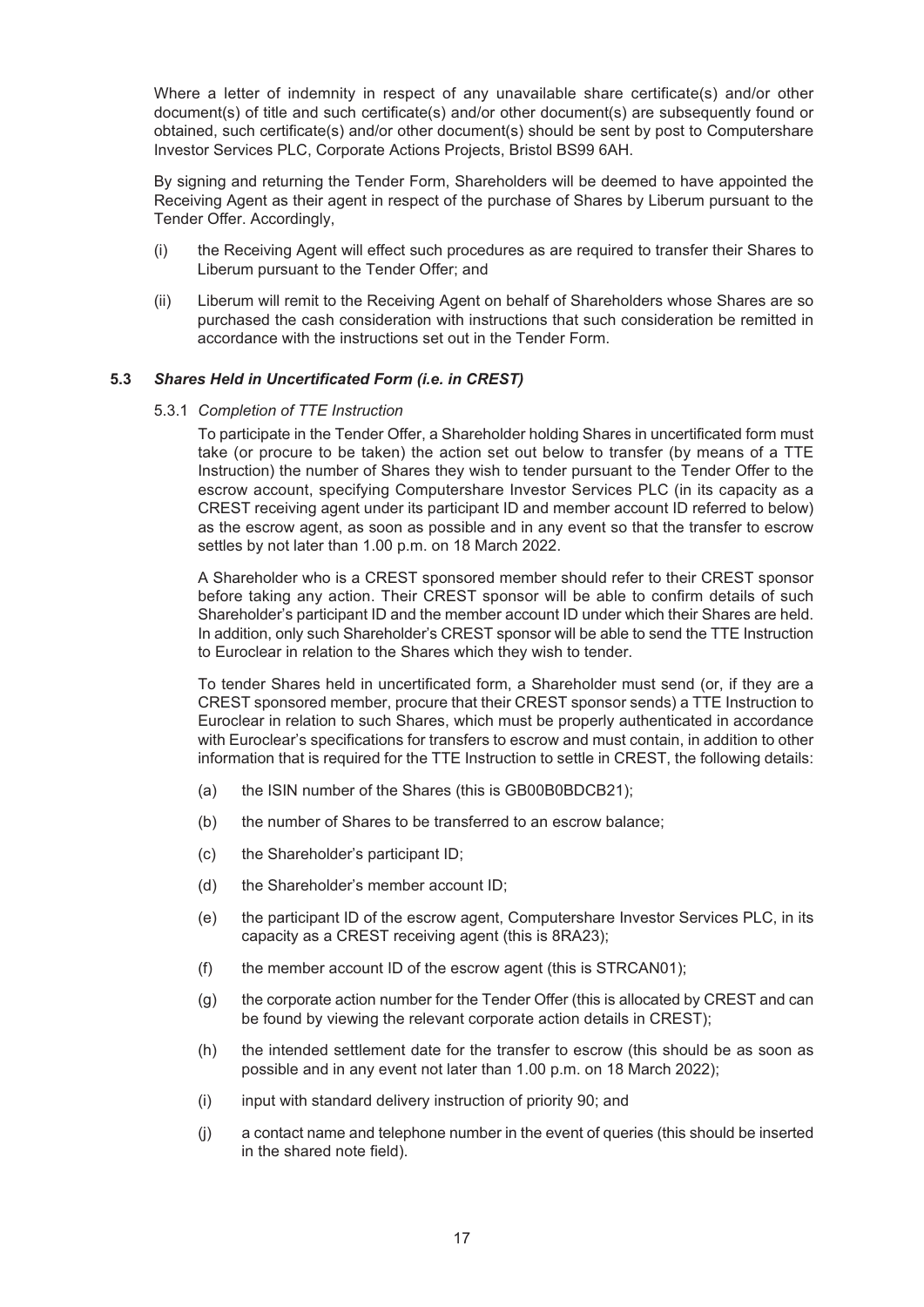After settlement of the TTE Instruction, a Shareholder will not be able to access the Shares concerned in CREST for any transaction or for charging purposes, notwithstanding that they will be held by the Receiving Agent as the Shareholder's escrow agent until completion, lapse or termination of the Tender Offer. If the Tender Offer becomes unconditional by 7.00 a.m. on 25 March 2022 (or such later time and date as the Company and Liberum may agree), the Receiving Agent will transfer the Shares which are accepted for purchase by Liberum pursuant to the Tender Offer to itself as the agent of Liberum, returning any Shares not successfully tendered to the Shareholders concerned.

Shareholders are recommended to refer to the CREST Manual for further information on the CREST procedures outlined in this paragraph 5.3.1.

Shareholders should note that Euroclear does not make available special procedures in CREST for any particular corporate action. Normal system timings and limitations will therefore apply in connection with a TTE Instruction and its settlement (in particular, settlement cannot take place on weekends, bank holidays or other times at which the CREST system is non-operational and TTE Instructions should be input accordingly). Shareholders should therefore ensure that all necessary action is taken by them (or by their CREST sponsor) to enable a TTE Instruction relating to their Shares to settle prior to 1.00 p.m. on 18 March 2022. In this connection, Shareholders are referred in particular to those sections of the CREST Manual concerning practical limitations of the CREST system and timings.

An announcement through a Regulatory Information System will be made if any of the details contained in this paragraph 5.3.1 are altered.

The input and settlement of a TTE Instruction in accordance with this paragraph 5.3.1 shall constitute an offer to Liberum to sell to it the number of Shares transferred to the escrow account referred to above.

By inputting a TTE Instruction in accordance with this paragraph 5.3.1, Shareholders will be deemed to have appointed the Receiving Agent as their agent in respect of the purchase of Shares by Liberum pursuant to the Tender Offer. Accordingly,

- (i) the Receiving Agent will effect such procedures as are required to transfer their Shares to Liberum pursuant to the Tender Offer; and
- (ii) Liberum will remit to the Receiving Agent on behalf of Shareholders whose Shares are so purchased the cash consideration with instructions that such consideration be remitted in accordance with the CREST payment arrangements.

#### 5.3.2 *Deposits of Shares into, and Withdrawals of Shares from, CREST*

Normal CREST procedures (including timings) apply in relation to any Shares that are, or are to be, converted from uncertificated to certificated form, or from certificated to uncertificated form, during the course of the Tender Offer (whether such conversion arises as a result of a transfer of Shares or otherwise). Shareholders who are proposing to convert any such Shares are recommended to ensure that the conversion procedures are implemented in sufficient time to enable the person holding or acquiring the Shares as a result of the conversion to take all necessary steps in connection with such person's participation in the Tender Offer (in particular, as regards delivery of the share certificates and/or other documents of title or transfers to an escrow balance as described in paragraphs 5.2 and 5.3.1 respectively of this Part 3) prior to 1.00 p.m. on 18 March 2022.

#### **5.4** *Validity of Tenders*

#### 5.4.1 *Shares Held in Certificated Form*

Liberum reserves the right to treat as valid only Tender Forms which are received entirely in order by 1.00 p.m. on 18 March 2022 and which are accompanied by the relevant share certificate(s) and/or other document(s) of title, or an indemnity acceptable to Liberum in lieu thereof, in respect of the entire number of Shares tendered.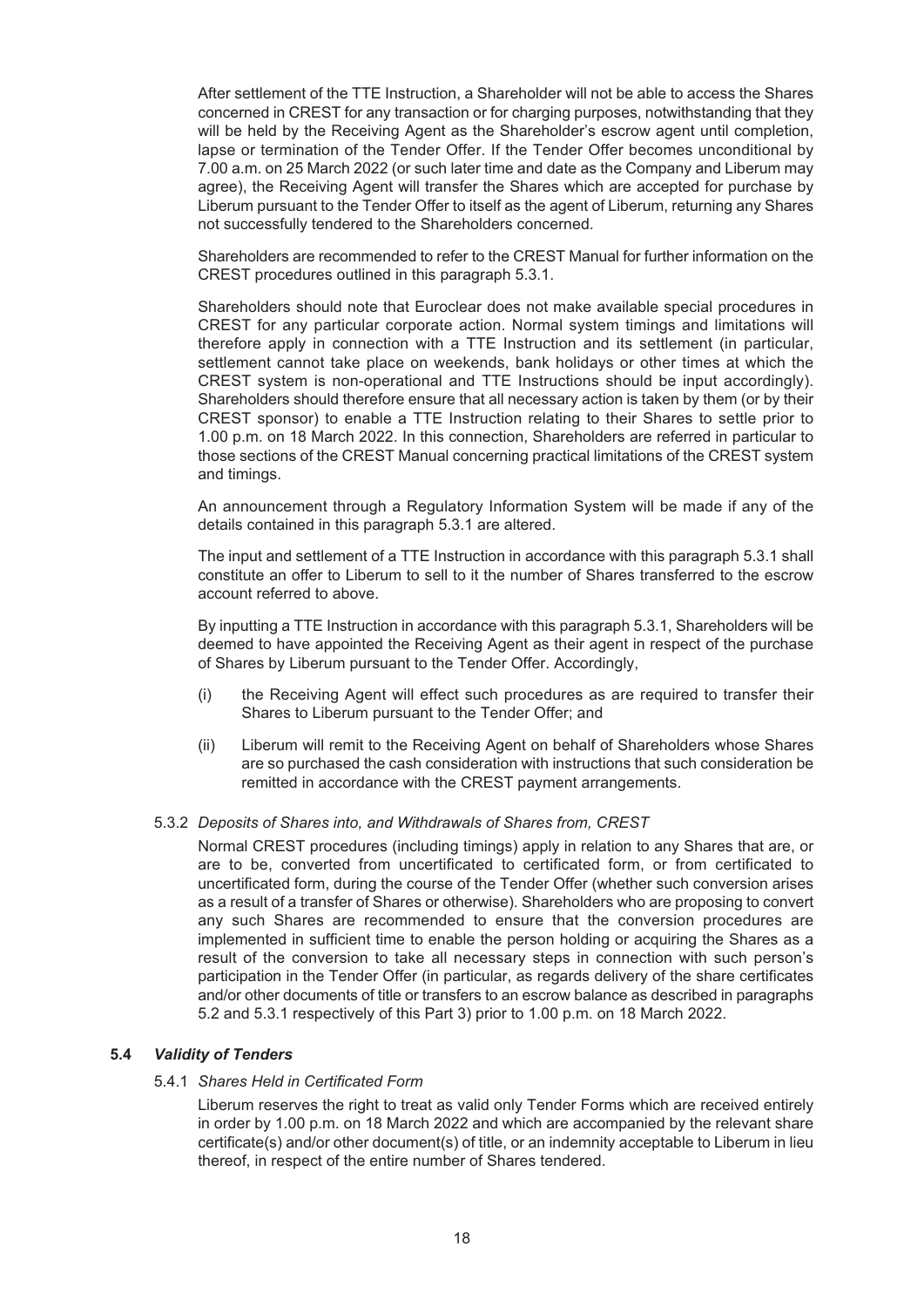#### 5.4.2 *Shares Held in Uncertificated Form*

A Tender Form which is received in respect of Shares held in uncertificated form will not constitute a valid tender and will be disregarded. Shareholders holding Shares in uncertificated form who wish to tender such Shares should note that a TTE Instruction will be a valid tender as at 18 March 2022 only if it has settled on or before 1.00 p.m. on that date.

The decision of Liberum as to which Shares have been validly tendered shall be conclusive and binding on Shareholders who participate in the Tender Offer.

#### **5.5** *General*

- 5.5.1 Notwithstanding the receipt of a valid Tender Form or settlement of a TTE Instruction, as applicable, the Tender Offer may lapse or be terminated in accordance with paragraph 3 of this Part 3.
- 5.5.2 The decision of Liberum as to which Shares have been validly tendered shall be conclusive and binding on all Shareholders.
- 5.5.3 Once tendered, Shares may not be sold, transferred, charged or otherwise disposed of.

#### **6 Tender Representations and Warranties**

#### **6.1** *Shareholders tendering Shares Held in Certificated Form*

Each Shareholder by whom, or on whose behalf, a Tender Form is completed and returned (including a Tender Form which is treated by Liberum as valid) irrevocably undertakes, represents, warrants and agrees to and with Liberum (so as to bind such Shareholder and their personal representatives, heirs, successors and assigns) that:

- 6.1.1 the execution of the Tender Form shall constitute an offer to sell to Liberum such number of Shares as is inserted, or deemed to be inserted, in either Box 2A (being the Basic Entitlement), Box 2B (being an amount less than the Basic Entitlement) or Box 2C (being an amount in excess of the Basic Entitlement) in the Tender Form (or deemed to be tendered in accordance with sub-paragraph 6.1.2 or 6.1.3 below), in each case on and subject to the terms and conditions set out or referred to in this document and the Tender Form;
- 6.1.2 if none of Box 2A, Box 2B or Box 2C in the Tender Form has been completed, or if Liberum determines (in its absolute discretion) that Box 2 in the Tender Form has not been validly completed (for example, if all of Box 2A, Box 2B and Box 2C have been completed) and provided that the Tender Form is otherwise in order, such Shareholder will be deemed to have tendered all of the Shares that are evidenced by the share certificate(s) and/or other document(s) of title, or an indemnity acceptable to Liberum in lieu thereof, accompanying the Tender Form or, if less, the number of Shares registered in their name in the Register at the Record Date;
- 6.1.3 if the Receiving Agent has not received the share certificate(s) and/or other document(s) of title, or an indemnity acceptable to Liberum in lieu thereof, in respect of the tendered Shares by 1.00 p.m. on 18 March 2022, Liberum may deem (in its absolute discretion) that such Shareholder has only tendered the number of Shares in respect of which share certificate(s) and/or other document(s) of title, or an indemnity acceptable to Liberum in lieu thereof, have been received;
- 6.1.4 the completion and return of the Tender Form shall, subject to the Tender Offer becoming unconditional, constitute the irrevocable appointment of any director or officer of Liberum or the Receiving Agent as such Shareholder's attorney and/or agent (the "**Attorney**"), and an irrevocable instruction and authority to the Attorney to:
	- (a) complete and execute any and all instrument(s) of transfer and/or other document(s) and take any and all actions which, in the Attorney's absolute discretion, are necessary or expedient in relation to the Shares referred to in sub-paragraph 6.1.1 above in favour of Liberum or such other person or persons as Liberum may direct; and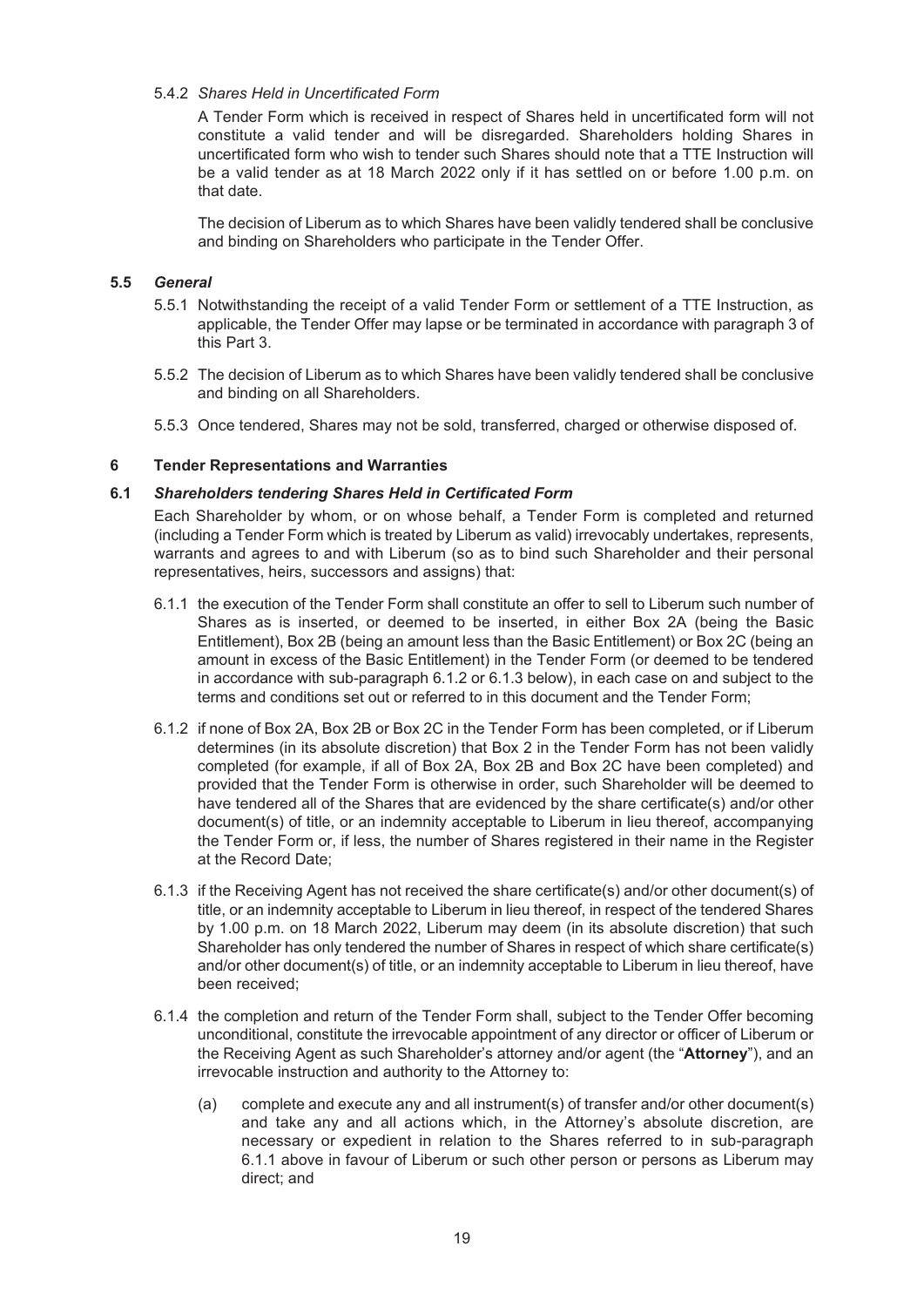- (b) deliver such instrument(s) and/or other document(s) at the discretion of the Attorney, together with the share certificate(s) and/or other document(s) of title relating to such Shares, for registration within six months of the Tender Offer becoming unconditional and to take any and all other actions which, in the Attorney's opinion, are necessary or expedient for the purpose of, or in connection with, the Tender Offer and to vest in Liberum, its nominee(s) or such other person(s) as Liberum may direct such of the Shares as are successfully tendered;
- 6.1.5 if the appointment of attorney and/or agent provision under sub-paragraph 6.1.4 above shall be unenforceable or invalid or shall not operate so as to afford any director or officer of Liberum the benefit or authority expressed to be given therein, such Shareholder shall with all practicable speed do all such acts and things and execute all such documents that may be required to enable Liberum to secure the full benefits of sub-paragraph 6.1.4 above;
- 6.1.6 such Shareholder will deliver to the Receiving Agent their share certificate(s) and/or other document(s) of title in respect of the Shares referred to in sub-paragraph 6.1.1 above, or an indemnity acceptable to Liberum in lieu thereof or will procure the delivery of such certificate(s), other document(s) and/or indemnity to the Receiving Agent as soon as possible thereafter and, in any event, by not later than 1.00 p.m. on 18 March 2022;
- 6.1.7 without prejudice to the generality of sub-paragraph 6.3.6 of this Part 3:
	- (a) such Shareholder has not received or sent copies or originals of this document, the Tender Form or any related documents in, into or from a Restricted Jurisdiction and has not otherwise utilised in connection with the Tender Offer, directly or indirectly, the mails, any means or instrumentality (including, without limitation, facsimile transmission, email, other electronic transmission and telephone) of interstate or foreign commerce or any facility of a national, state or other securities exchange of a Restricted Jurisdiction;
	- (b) neither this document nor the Tender Form has been mailed or otherwise sent in, into or from a Restricted Jurisdiction;
	- (c) such Shareholder is accepting the Tender Offer from outside any Restricted Jurisdiction;
	- (d) the despatch of a cheque to such Shareholder in accordance with paragraph 7.1.1 of this Part 3 will discharge fully Liberum's obligation to pay such Shareholder the consideration to which they are entitled under the Tender Offer;
	- (e) the Tender Form takes effect as a deed on execution;
	- (f) the instructions, terms and other provisions in the Tender Form shall be deemed to be incorporated into this Part 3 and, accordingly, form part of the terms and conditions of the Tender Offer; and
	- (g) the Tender Offer will be governed by and construed in accordance with English law and the execution of the Tender Form constitutes such Shareholder's submission to the jurisdiction of the courts of England and Wales in relation to all matters arising out of or in connection with the Tender Offer or the Tender Form.

A reference in this paragraph 6.1 to a "**Shareholder**" includes a reference to the person or persons executing the Tender Form and, in the event of more than one person executing a Tender Form, the provisions of this paragraph 6.1 will apply to them jointly and to each of them.

#### **6.2** *Shareholders tendering Shares Held in Uncertificated Form*

Each Shareholder by whom, or on whose behalf, a TTE Instruction which is treated by Liberum as valid, irrevocably undertakes, represents, warrants and agrees to and with Liberum (so as to bind such Shareholder and their personal representatives, heirs, successors and assigns) that:

6.2.1 the input of the TTE Instruction shall constitute an offer to sell to Liberum such number of Shares as are specified in the TTE Instruction or deemed to be tendered, in each case on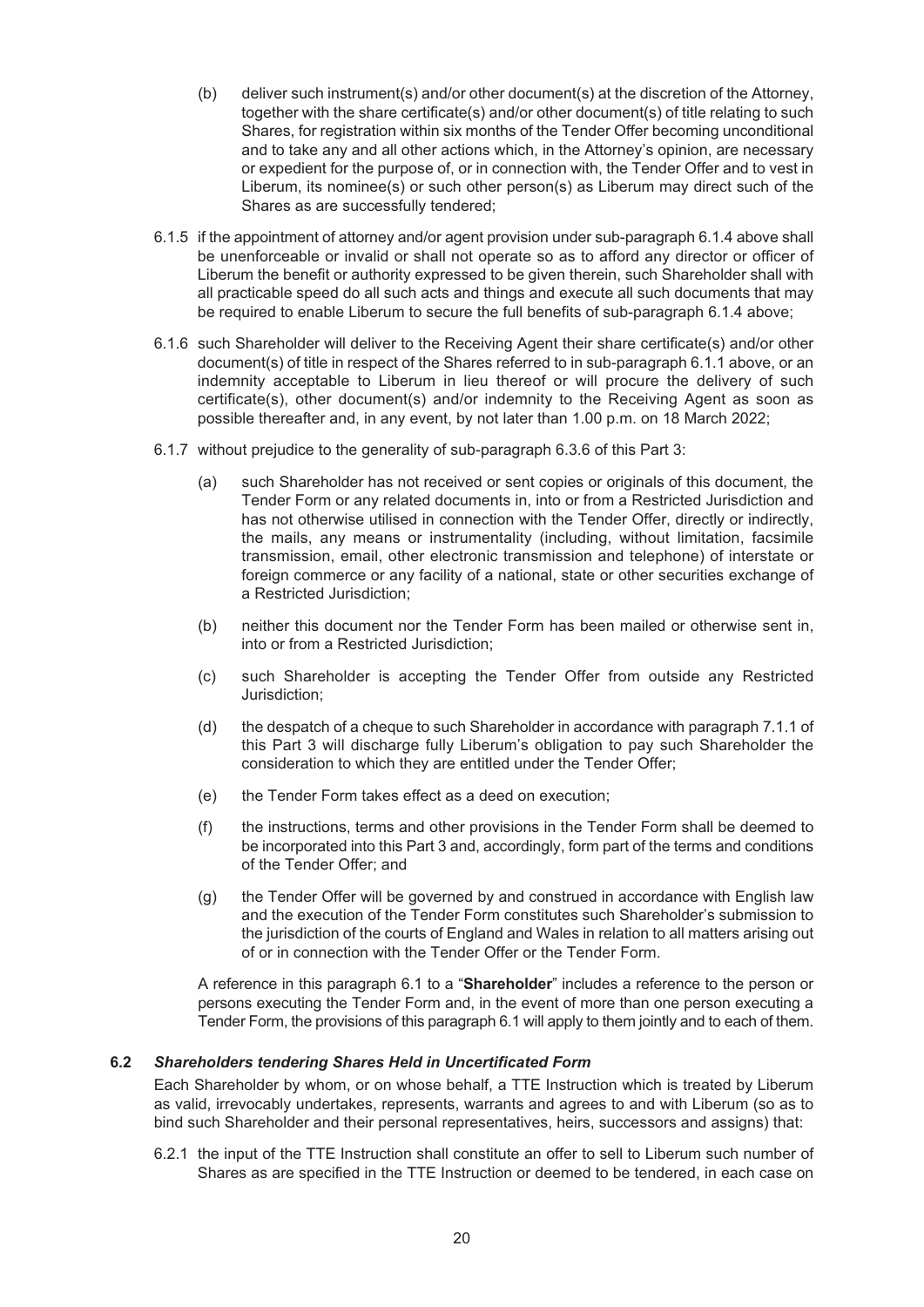and subject to the terms and conditions set out or referred to in this document and the TTE Instruction;

- 6.2.2 the input of the TTE Instruction, shall, subject to the Tender Offer becoming unconditional, constitute the irrevocable appointment of any director or officer of Liberum or the Receiving Agent as such Shareholder's agent (the "**Agent**"), and an irrevocable instruction and authority to the Agent to:
	- (a) complete and execute any and all instrument(s) of transfer and/or other document(s) and take any and all actions (including inputting instructions into Euroclear) which, in the Agent's absolute discretion, are necessary or expedient in relation to the Shares referred to in sub-paragraph 6.2.1 above in favour of Liberum or such other person or persons as Liberum may direct; and
	- (b) deliver such instrument(s) and/or other document(s) at the discretion of the Agent or input any instructions into Euroclear relating to such Shares for registration within six months of the Tender Offer becoming unconditional and to take any and all other actions which, in the Agent's opinion, are necessary or expedient for the purpose of, or in connection with, the Tender Offer and to vest in Liberum, its nominee(s) or such other person(s) as Liberum may direct such of the Shares as are successfully tendered;
- 6.2.3 if the appointment of agent provision under sub-paragraph 6.2.2 above shall be unenforceable or invalid or shall not operate so as to afford any director or officer of Liberum the benefit or authority expressed to be given therein, such Shareholder shall with all practicable speed do all such acts and things and execute all such documents that may be required to enable Liberum to secure the full benefits of sub-paragraph 6.2.2 above;
- 6.2.4 if, for any reason, any Shares in respect of which a TTE Instruction has been made are prior to 1.00 p.m. on 18 March 2022, converted into certificated form, the electronic tender in respect of such Shares shall cease to be valid and such Shareholder shall then comply with the procedures for tendering Shares held in certificated form as set out in paragraph 5.2 of this Part 3 in respect of the Shares so converted, if they wish to make a valid tender of such Shares pursuant to the Tender Offer;
- 6.2.5 without prejudice to the generality of sub-paragraph 6.3.6 of this Part 3:
	- (a) such Shareholder has not received or sent copies or originals of this document or any related documents in, into or from a Restricted Jurisdiction and has not otherwise utilised in connection with the Tender Offer, directly or indirectly, the mails, any means or instrumentality (including, without limitation, facsimile transmission, email, other electronic transmission and telephone) of interstate or foreign commerce or any facility of a national, state or other securities exchange, of a Restricted Jurisdiction at the time of the input of and settlement of the relevant TTE Instruction;
	- (b) the TTE Instruction has not been sent from a Restricted Jurisdiction; and
	- (c) such Shareholder is accepting the Tender Offer from outside any Restricted Jurisdiction;
- 6.2.6 the creation of a payment obligation in favour of such Shareholder's payment bank in accordance with the CREST payment arrangements in accordance with paragraph 7.1.2 of this Part 3 will, to the extent of the obligations so created, discharge fully Liberum's obligation to pay such Shareholder the consideration to which they are entitled pursuant to the Tender Offer; and
- 6.2.7 the Tender Offer will be governed by and construed in accordance with English law and the input of the TTE Instruction constitutes such Shareholder's submission to the jurisdiction of the courts of England and Wales in relation to all matters arising out or in connection with the Tender Offer.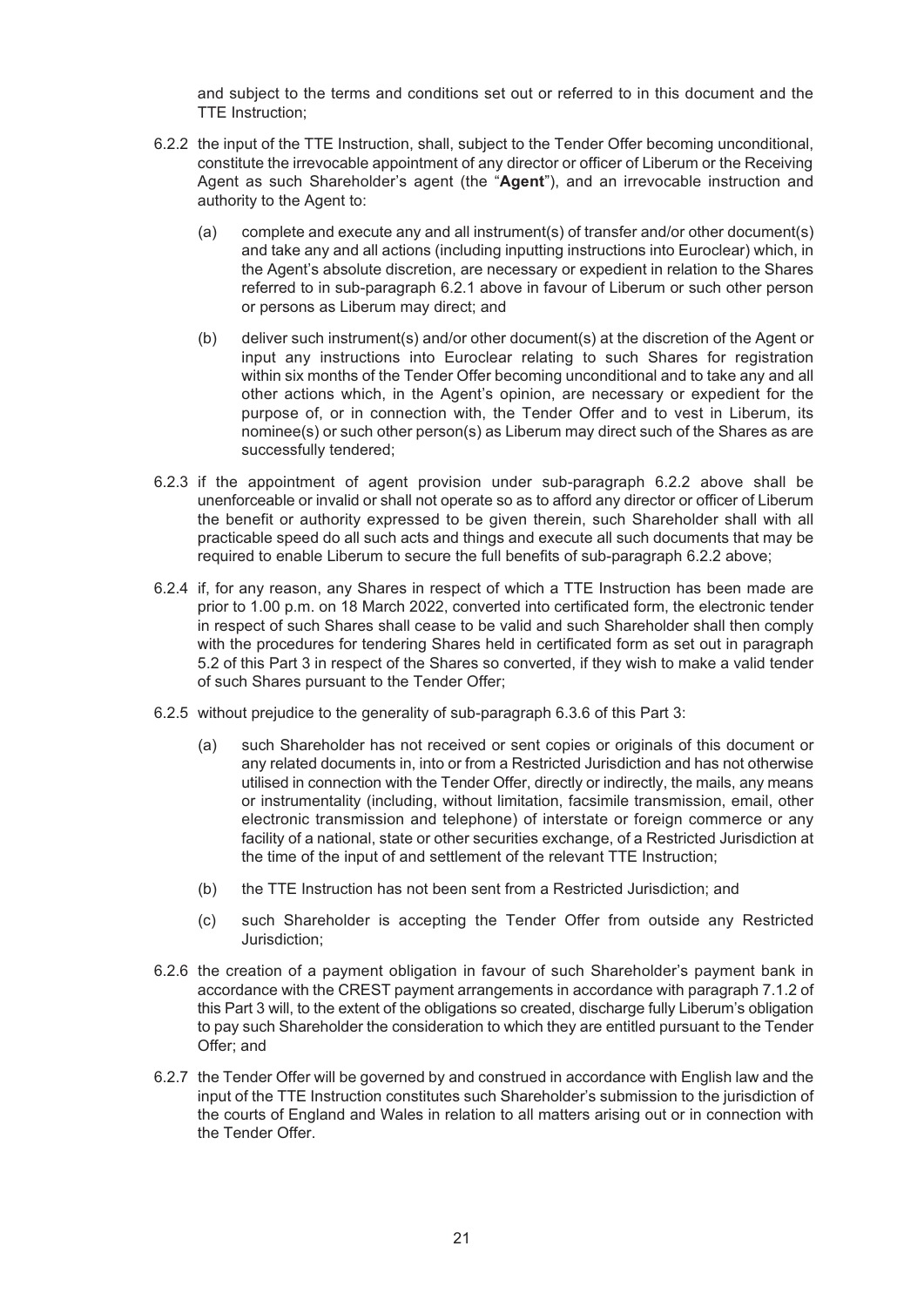#### **6.3** *All Shareholders tendering Shares*

Each Shareholder by whom, or on whose behalf, a Tender Form is completed and returned (including a Tender Form which is treated by Liberum as valid) or a TTE Instruction which is treated by Liberum as valid, irrevocably undertakes, represents, warrants and agrees to and with Liberum (so as to bind such Shareholder and their personal representatives, heirs, successors and assigns) that:

- 6.3.1 in consideration of Liberum agreeing to process their tender, such Shareholder will not revoke their tender;
- 6.3.2 such Shareholder has full power and authority to tender, sell, assign or transfer the Shares in respect of which the offer referred to in sub-paragraph 6.1.1 (in the case of Shares held in certificated form) or sub-paragraph 6.2.1 (in the case of Shares held in uncertificated form) is accepted (together with all rights attaching thereto) and, when the same are purchased by Liberum, Liberum as principal will purchase such Shares as are successfully tendered with full title guarantee and free from all liens, charges, encumbrances, equitable interests, rights of pre-emption or other third party rights of any nature and together with all rights attaching thereto, on or after 18 March 2022, including the right to receive all dividends and other distributions declared or made by reference to a record date falling after that date;
- 6.3.3 such Shareholder agrees to ratify and confirm each and every act or thing which may be done or effected by Liberum and/or the Receiving Agent or any of their respective directors or officers or any person nominated by Liberum or the Receiving Agent or any of their respective directors or officers in the proper exercise of their powers and/or authorities in accordance with the terms and conditions of the Tender Offer;
- 6.3.4 all powers of attorney and authorities on the terms conferred by or referred to in this Part 3 or, in the case of Shares held in certificated form, in the Tender Form, are given by way of security for the performance of the obligations of such Shareholder and are irrevocable in accordance with section 4 of the Powers of Attorney Act 1971;
- 6.3.5 such Shareholder shall do all such acts and things as shall be necessary or expedient and execute any additional documents deemed by Liberum to be desirable, in each case in order to complete the purchase of such Shares as are successfully tendered and/or to perfect any of the authorities expressed to be given in accordance with the terms and conditions of the Tender Offer;
- 6.3.6 such Shareholder has observed the laws of all relevant jurisdictions, obtained any requisite consents and complied with all applicable formalities, and that the invitation pursuant to the Tender Offer may be made to them, under the laws of the relevant jurisdictions, and has not taken or omitted to take any action which would otherwise result in Liberum or the Company acting in breach of any applicable legal or regulatory requirement in respect of the purchase by Liberum of the Shares successfully tendered by them in accordance with the Tender Offer; and
- 6.3.7 such Shareholder consents to the assignment by Liberum of all such benefit as Liberum may have in any covenants, representations and warranties in respect of the Shares which are successfully tendered pursuant to the Tender Offer.

#### **7 Settlement of Consideration**

7.1 Payment of the consideration to which any Shareholder is entitled pursuant to a valid tender accepted by Liberum will be made in pounds sterling as follows:

#### 7.1.1 *Shares Held in Certificated Form*

Where an accepted tender relates to Shares held in certificated form:

(a) a cheque drawn on a branch of a UK clearing bank for the consideration due will be despatched by the Receiving Agent (on behalf of Liberum) in the week commencing 4 April 2022 or as soon as practicable thereafter by first class post to the person or agent whose name and address (not being an address in a Restricted Jurisdiction) is set out in Box 1 or Box 5 of the Tender Form or, if none is set out, to the registered address of the tendering Shareholder or, in the case of joint holders, the address of the first named; and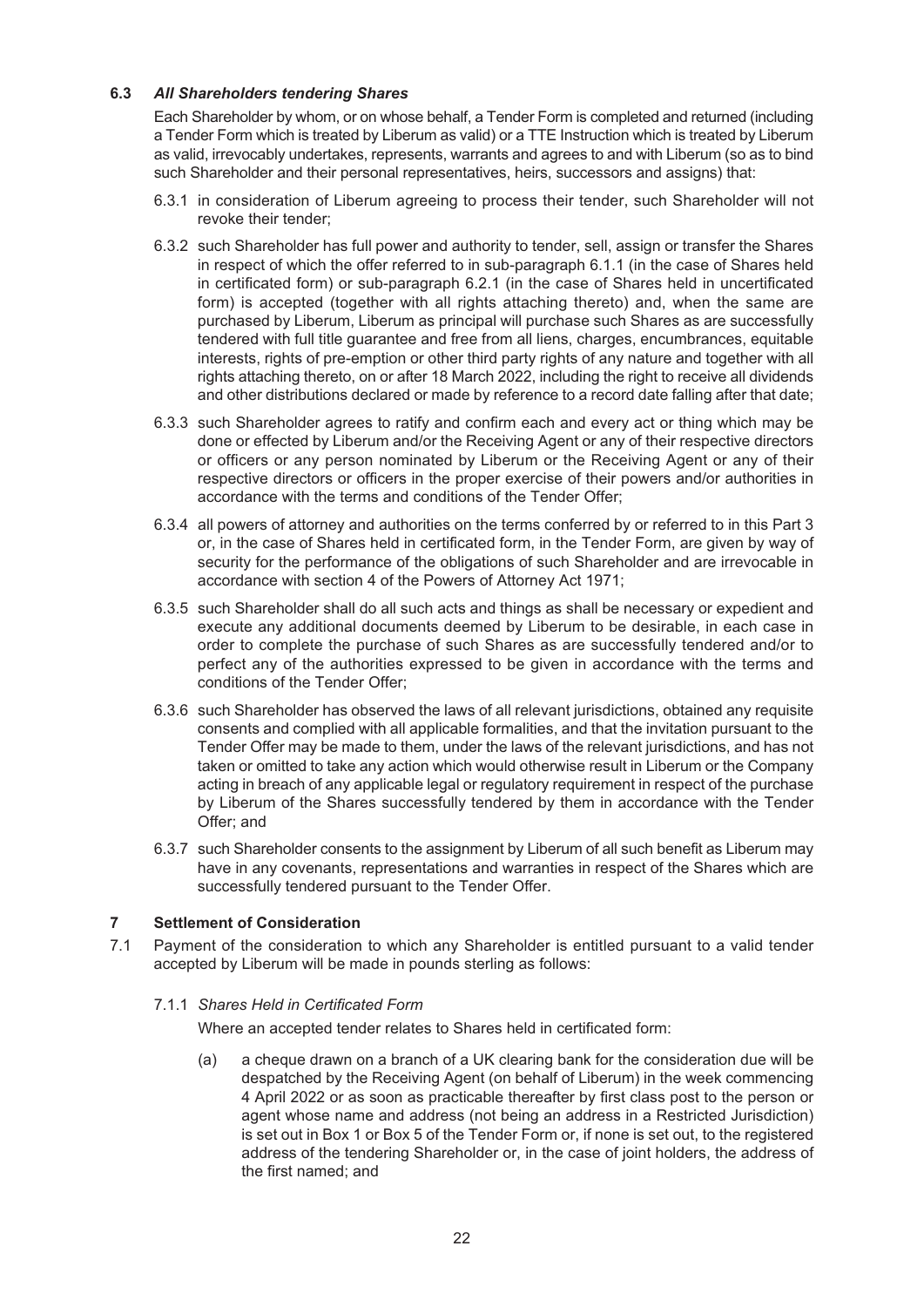(b) notwithstanding sub-paragraph 7.1.1(a) above, payment of the consideration due will be made only after timely receipt by the Receiving Agent of a properly completed Tender Form and the share certificate(s) and/or other document(s) of title, or an indemnity acceptable to Liberum in lieu thereof, in respect of the Shares successfully tendered.

#### 7.1.2 *Shares Held in Uncertificated Form*

Where an accepted tender relates to Shares held in uncertificated form:

- (a) the consideration due will be paid on 24 March 2022 by the Receiving Agent (on behalf of Liberum) procuring the creation of a CREST payment obligation in favour of the tendering Shareholder's payment bank in accordance with the CREST payment arrangements; and
- (b) notwithstanding sub-paragraph 7.1.2(a) above, payment of the consideration due will be made only after the relevant TTE Instruction has settled.
- 7.2 Under no circumstances will interest be paid on the consideration to which any Shareholder is entitled pursuant to a valid tender accepted by Liberum regardless of any delay in making payment of such consideration.

#### **8 Overseas Shareholders**

- 8.1 The making of the Tender Offer in, or to persons resident in, jurisdictions outside the United Kingdom or to persons who are citizens, residents or nationals of countries other than the United Kingdom may be affected by the laws of the relevant jurisdiction. Shareholders who are not resident in the United Kingdom, or who are citizens, residents or nationals of countries outside the United Kingdom, should inform themselves about and observe any applicable legal requirements. It is the responsibility of any Overseas Shareholder wishing to take up the Tender Offer to satisfy themselves as to the full observance of the laws of the relevant jurisdiction in connection therewith, including the obtaining of any governmental or other consents which may be required, the compliance with other necessary formalities and the payment of any transfer or other taxes or other requisite payments due in such jurisdiction. Any Overseas Shareholder will be responsible for payment of any such transfer or other taxes or other requisite payments by whomsoever payable and the Company, Computershare Investor Services PLC, Liberum and any person acting on their behalf shall be fully indemnified and held harmless by such Shareholder on an after-tax basis for any such transfer or other taxes or other requisite payments such person may be required to pay. No steps have been taken to qualify the Tender Offer or to authorise the extending of the Tender Offer or the distribution of this document or the Tender Form in any territory outside the United Kingdom.
- 8.2 In particular, the Tender Offer is not being made, directly or indirectly, in, into or from, or by use of the mail or by any means or instrumentality (including, without limitation, facsimile transmission, email, other electronic transmission and telephone) of interstate or foreign commerce, or of any facility of a national securities exchange, of a Restricted Jurisdiction and the Tender Offer cannot be accepted by any such use, means, instrumentality, facility or otherwise from within a Restricted Jurisdiction. Accordingly, copies of this document, the Tender Form and any related documents are not being, and must not be, mailed or otherwise distributed or sent in, into or from a Restricted Jurisdiction, including to Shareholders with registered addresses in a Restricted Jurisdiction or to persons who are custodians, nominees or trustees holding Shares for persons in a Restricted Jurisdiction. Persons receiving such documents (including without limitation custodians, nominees or trustees) should not distribute, send or mail them in, into or from a Restricted Jurisdiction or use such mail or any such means, instrumentality, facility or otherwise in connection with the Tender Offer, and doing so will render invalid any related purported acceptance of the Tender Offer. Persons wishing to accept the Tender Offer should not use such mail or any such means, instrumentality or facility for any purpose, directly or indirectly, relating to acceptance of the Tender Offer. Envelopes containing Tender Forms should not be postmarked in or otherwise despatched from a Restricted Jurisdiction. All accepting Shareholders must provide addresses outside a Restricted Jurisdiction for the remittance of cash or the return of documents lodged pursuant to the Tender Offer.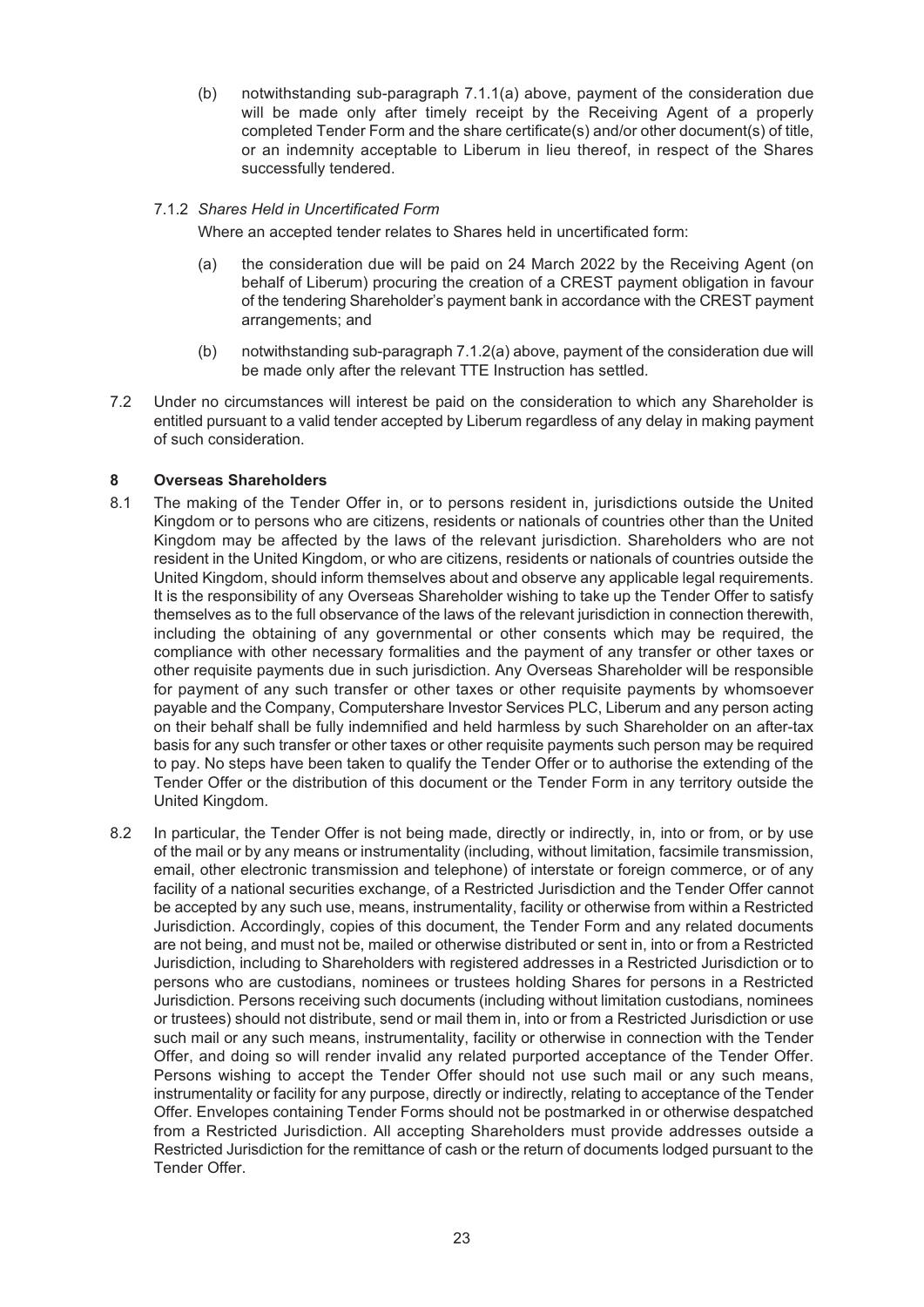- 8.3 A Shareholder will be deemed not to have accepted the Tender Offer if:
	- 8.3.1 such Shareholder is unable to make the representations and warranties set out in sub-paragraphs 6.1.7 and 6.3.6 (in respect of Shares held in certificated form) or subparagraphs 6.2.5 and 6.3.6 (in respect of Shares held in uncertificated form) of this Part 3;
	- 8.3.2 in respect of Shares held in certificated form, such Shareholder inserts in the Tender Form the name and address of a person or agent in a Restricted Jurisdiction to whom they wish the consideration to which they are entitled pursuant to the Tender Offer to be sent; or
	- 8.3.3 the Tender Form received from such Shareholder is in an envelope postmarked in, or which otherwise appears to the Receiving Agent or Liberum to have been sent from a Restricted Jurisdiction.

Liberum reserves the right, in its absolute discretion, to investigate, in relation to any acceptance, whether the representations and warranties referred to in sub-paragraph 8.3.1 above given by, or on behalf of, any Shareholder are correct and, if such investigation is undertaken and as a result Liberum determines (for any reason) that such representations and warranties are not correct, such acceptance shall not be valid.

- 8.4 If, in connection with making the Tender Offer, notwithstanding the restrictions described in this paragraph 8, any person (including, without limitation, custodians, nominees and trustees), whether pursuant to a contractual or legal obligation or otherwise, forwards this document, a Tender Form or any related documents in, into or from a Restricted Jurisdiction or uses the mails, any means or instrumentality (including, without limitation, facsimile transmission, email, other electronic transmission and telephone) of interstate or foreign commerce or any facility of a national, state or other securities exchange of any Restricted Jurisdiction in connection with such forwarding, such persons should:
	- 8.4.1 inform the recipient of such fact;
	- 8.4.2 explain to the recipient that such action may invalidate any purported acceptance by the recipient; and
	- 8.4.3 draw the attention of the recipient to this paragraph 8.
- 8.5 The provisions of this paragraph 8 and any other terms of the Tender Offer relating to persons resident in jurisdictions outside the United Kingdom or to persons who are citizens, residents or nationals of countries other than the United Kingdom may be waived, varied or modified as regards specific Shareholders or on a general basis by Liberum in its absolute discretion but only if Liberum is satisfied that such waiver, variance or modification will not constitute or give rise to a breach of applicable securities or other law.
- 8.6 The provisions of this paragraph 8 supersede any terms of the Tender Offer inconsistent herewith.
- 8.7 **Overseas Shareholders should inform themselves about and observe any applicable legal or regulatory requirements. Any Overseas Shareholder in any doubt about their position should consult their professional adviser in the relevant jurisdiction.**

#### **9 Miscellaneous**

- 9.1 Except as contained in this document, no person has been authorised to give any information or make any representations with respect to the Company or the Tender Offer and, if given or made, such other information or representations should not be relied on as having been authorised by the Company or Liberum.
- 9.2 Neither the Company nor Liberum shall have any liability to any person as a result of exercising, or not exercising, any discretion conferred on them or either of them in accordance with the terms and conditions of the Tender Offer.
- 9.3 The provisions of the Contracts (Rights of Third Parties) Act 1999 do not apply to this document or the Tender Form.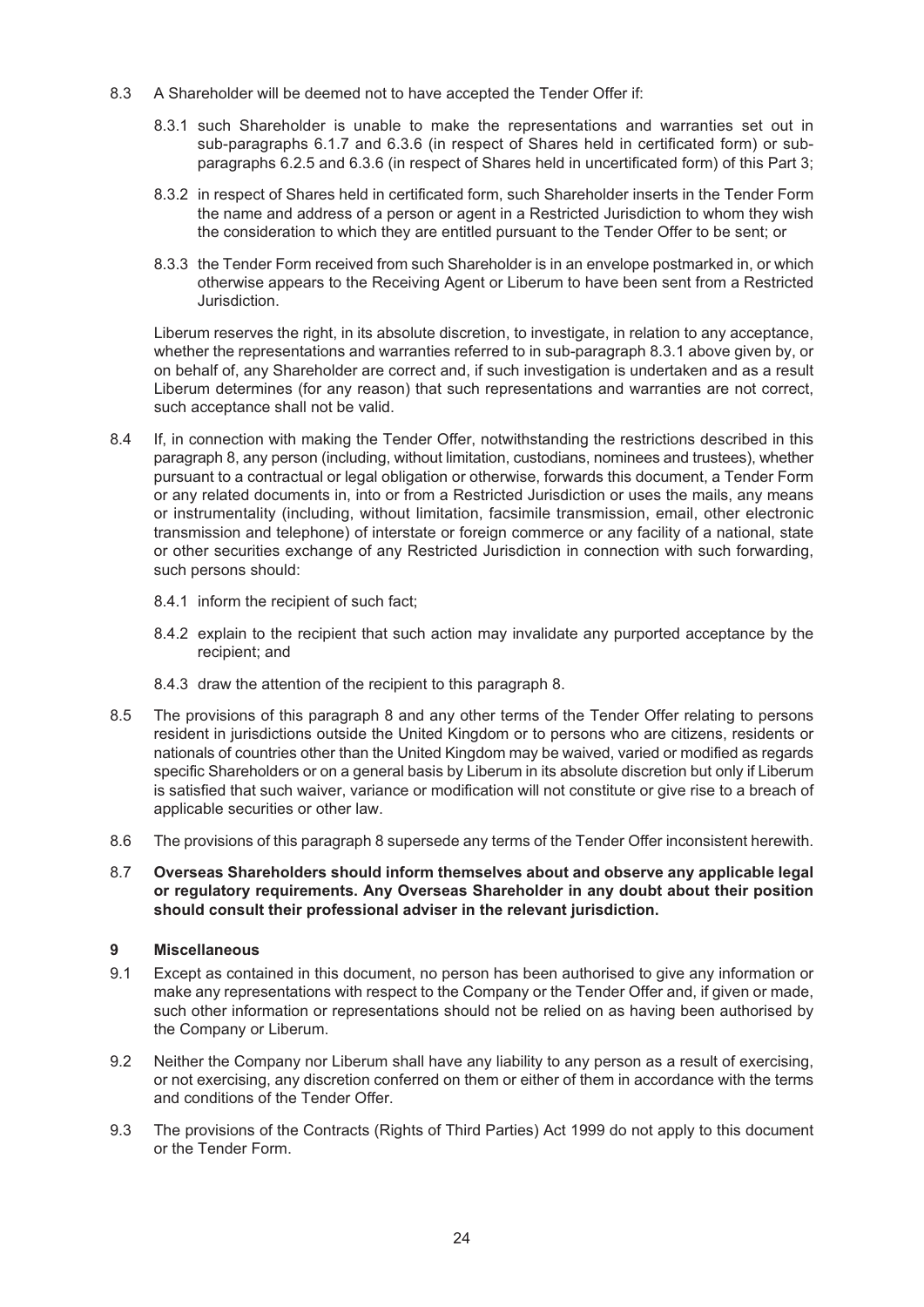### **PART 4 – UK TAXATION**

The information set out in this Part 4 does not constitute tax advice and is intended only as a **general guide to current United Kingdom law and HM Revenue & Customs ("HMRC") published practice (which are both subject to change at any time, possibly with retrospective effect). Such information relates only to certain limited aspects of the United Kingdom taxation treatment of Shareholders who are resident in the UK for UK tax purposes, who are the beneficial owners of their Shares and who hold their Shares as investments (and not as assets to be realised in the course of a trade, profession or vocation). The statements below may not apply to certain classes of Shareholders such as dealers in securities, collective investment schemes, Shareholders who are exempt from taxation and Shareholders who acquired their Shares by virtue of any office or employment. Nor is the position of any Shareholders who are involved in arrangements to avoid tax or obtain a tax advantage considered. Special rules may apply to such Shareholders. Shareholders in any doubt as to their taxation position should consult an appropriate professional adviser without delay.**

#### **1 Taxation of Chargeable Gains**

A Shareholder who sells Shares to Liberum pursuant to the Tender Offer should be treated, for the purposes of UK taxation, as though the Shareholder has sold them in the normal way through the market to a third party. Accordingly, any such Shareholder who is UK resident for tax purposes may, depending on that Shareholder's particular circumstances, be subject to UK capital gains tax (or, in the case of a corporate Shareholder, UK corporation tax on chargeable gains) in respect of any gain arising on such sale.

Shareholders who are not resident in the UK for tax purposes will not normally be liable to UK taxation on chargeable gains arising from the sale of their Shares unless those Shares are held through a UK branch or agency or, in the case of a corporate Shareholder, a UK permanent establishment, although they may be subject to foreign taxation depending on their personal circumstances.

Individual Shareholders who are only temporarily not resident in the UK for tax purposes may, depending on their personal circumstances, become liable to capital gains tax under tax anti-avoidance legislation.

#### Shareholders who are subject to tax in a jurisdiction other than the UK or who are in any doubt **as to the potential tax consequences of selling their Shares are strongly recommended to consult their own professional advisers before making any such sales.**

#### **2 Transactions in Securities**

The UK tax code contains provisions which permit HMRC to counteract tax advantages arising from certain transactions in securities by (among other things) treating some or all of the proceeds of capital disposals as distributions of income. Generally speaking, however, these provisions should not apply where it can be shown that the transactions in question were entered into for genuine commercial reasons and did not involve as one of their main objects or purposes the obtaining of a tax advantage. Application has not been made to HMRC for clearance as to these matters.

### **3 Stamp Duty and Stamp Duty Reserve Tax ("SDRT")**

The sale of Shares pursuant to the Tender Offer will not give rise to any liability to stamp duty or SDRT for selling Shareholders.

Stamp duty or stamp duty reserve tax at the rate of 0.5 per cent. of the aggregate Tender Price of the Shares purchased by the Company pursuant to the Repurchase Agreement (rounded up to the nearest £5 in the case of stamp duty only), will be payable by the Company on its purchase of such Shares from Liberum.

**If you are in any doubt as to your taxation position you should consult an appropriate professional adviser without delay. The information relating to taxation set out above is a general** guide and is not exhaustive. It is based on law and practice currently in force in the UK and is **subject to changes therein possibly with retrospective effect.**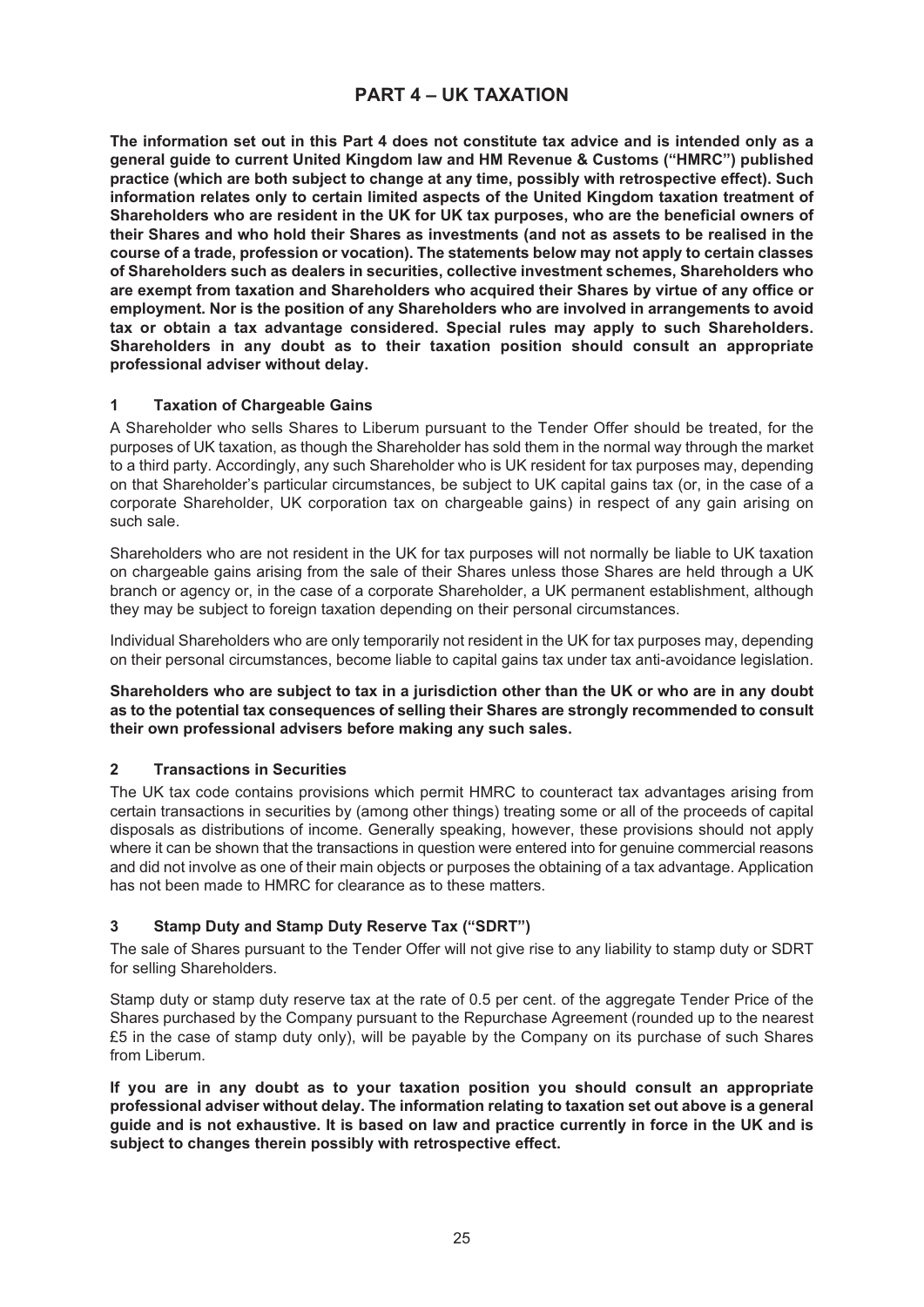### **PART 5 – ADDITIONAL INFORMATION**

### **1 The City Code on Takeovers and Mergers ("Takeover Code")**

Shareholders should note the following important information relating to certain provisions of the Takeover Code.

Under Rule 9 of the Takeover Code ("**Rule 9**"), any person or group of persons deemed to be acting in concert who acquires an interest in shares which carry 30 per cent. or more of the voting rights of a company to which the Takeover Code applies is normally required by the Panel on Takeovers and Mergers (the "Panel") to make a general offer to shareholders of that company to acquire their shares or request a dispensation from the Panel. Rule 9 also provides that any person or group of persons deemed to be acting in concert who is interested in shares which in the aggregate carry not less than 30 per cent. of the voting rights of such a company but does not hold shares carrying more than 50 per cent. of such voting rights will be unable, without the Panel's consent, to acquire, either individually or together, any further voting rights in the company without being required to make a general offer to shareholders of that company to acquire their shares. An offer under Rule 9 must be in cash and at the highest price paid by the person required to make the offer or any person acting in concert with him for any interest in shares in the company during the 12 months prior to the announcement of the offer.

Under Rule 37.1 of the Takeover Code, when a company purchases its own voting shares, any resulting increase in the percentage of shares carrying voting rights in which a person or group of persons acting in concert is interested will be treated as an acquisition for the purpose of Rule 9 (although a person who is neither a director, nor an investment manager of an investment trust nor acting (or presumed to be acting) in concert with a director or investment manager will not normally incur an obligation to make an offer under Rule 9). However, this exception will not apply when a shareholder not acting in concert with a director or investment manager of an investment trust has acquired an interest in shares at a time when he had reason to believe that such purchase of its own shares by the company would take place.

Therefore, in respect of the Tender Offer, a Shareholder not acting in concert with the Directors or the Investment Manager may incur an obligation under Rule 9 to make a general offer to Shareholders to acquire their Shares if, as a result of the purchase by the Company of its own Shares from other Shareholders, that Shareholder comes to hold or acquire an interest in 30 per cent. or more of the Shares following the Tender Offer and that Shareholder has purchased Shares or an interest in Shares on or after 9 February 2022, being the date when that Shareholder had reason to believe that the Company would purchase its own Shares pursuant to the Tender Offer.

As at 24 February 2022, City of London Investment Management Company Limited ("**City of London**") held 17,138,317 Shares, representing approximately 27.08 per cent. of the ordinary share capital of the Company (excluding Shares held in treasury). In the event that the Tender Offer becomes wholly unconditional and assuming that (i) the maximum number of Shares that can be tendered under the Tender Offer are validly tendered by all other Shareholders and (ii) City of London does not participate in the Tender Offer, it is expected that City of London's interest in Shares will exceed 30 per cent. and increase up to approximately 30.08 per cent. of the issued ordinary share capital of the Company following completion of the Tender Offer (excluding Shares held in treasury).

The Company has consulted with the Panel in relation to the Tender Offer. The Panel has confirmed on an ex parte basis to the Company that City of London should be treated as an "innocent bystander" in relation to any increase in its holdings of Shares as a result of an on-market share buyback, and the Panel has further confirmed that it will not require City of London to make a mandatory offer under Rule 9 of the Code on the grounds that its interest in the ordinary share capital of the Company will increase only as a result of the purchase by the Company of its own shares pursuant to the Tender Offer.

#### **2 Repurchase Agreement**

By a repurchase agreement between the Company and Liberum dated 28 February 2022, the Company has agreed to purchase, and Liberum has agreed to sell to the Company, as an on-market purchase and at a price per Share equal to the Tender Price, all of the Shares purchased by Liberum pursuant to the Tender Offer, such purchase and sale to be completed immediately following the purchase of those Shares by Liberum.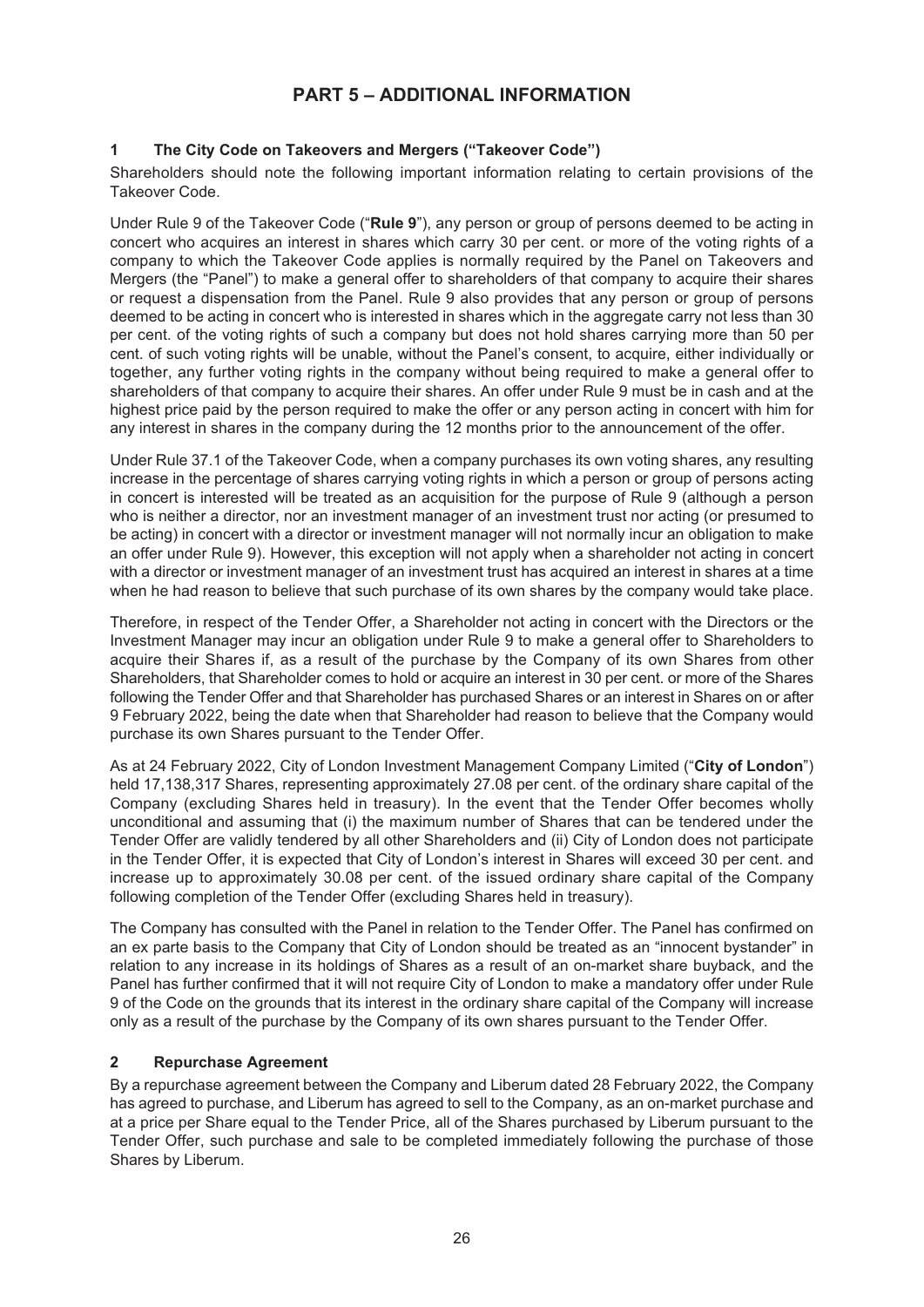Under the Repurchase Agreement, which is conditional on the Tender Offer becoming unconditional in all respects and not lapsing or terminating in accordance with its terms, the Company shall pay an amount equal to the aggregate amount paid by Liberum for the successfully tendered Shares purchased by Liberum pursuant to and in accordance with the terms of the Tender Offer to a non-interest bearing account with the Receiving Agent held to the order of the Company on the Business Day immediately preceding the date on which the Shares are purchased pursuant to the Tender Offer by Liberum.

The Repurchase Agreement contains representations and warranties from the Company in favour of Liberum and incorporates an indemnity in favour of Liberum in respect of any liability which it may suffer in relation to its performance pursuant to the Tender Offer.

The Repurchase Agreement also contains certain representations, warranties and undertakings from Liberum in favour of the Company concerning its authority to enter into the agreement and to make the purchase of Shares pursuant to the Tender Offer.

### **3 General**

- 3.1 Apart from the responsibilities and liabilities, if any, which may be imposed on Liberum by FSMA or the regulatory regime established under FSMA, Liberum accepts no responsibility whatsoever for the contents of this document or for any other statement made or purported to be made by it or on its behalf in connection with the Company or the Tender Offer. Liberum accordingly disclaims all and any liability whether arising in tort or contract or otherwise (save as referred to earlier in this paragraph) which it might otherwise have in respect of this document or any such statement. Liberum has given and not withdrawn its written consent to the issue of this document with the inclusion of its letter and with the references to its name in the form and context in which they are included.
- 3.2 Assuming the Tender Offer is subscribed in full, the costs in connection with the Tender Offer are estimated to be approximately £244,000 (inclusive of VAT, but excluding portfolio realisation costs and stamp duty). All costs in relation to the Tender Offer will be borne by Shareholders participating in the Tender Offer. Shareholders should note that if the Board and Liberum reasonably consider the fixed costs of the Tender Offer to be excessive relative to the number of Shares tendered, the Tender Offer may not proceed.

#### **4 Documents Available for Inspection**

Copies of this document will be available for inspection at the offices of Stephenson Harwood LLP at 1 Finsbury Circus, London EC2M 7SH during normal business hours on weekdays (Saturdays, Sundays and public holidays excepted) from the date of this document until the completion, lapse or termination of the Tender Offer.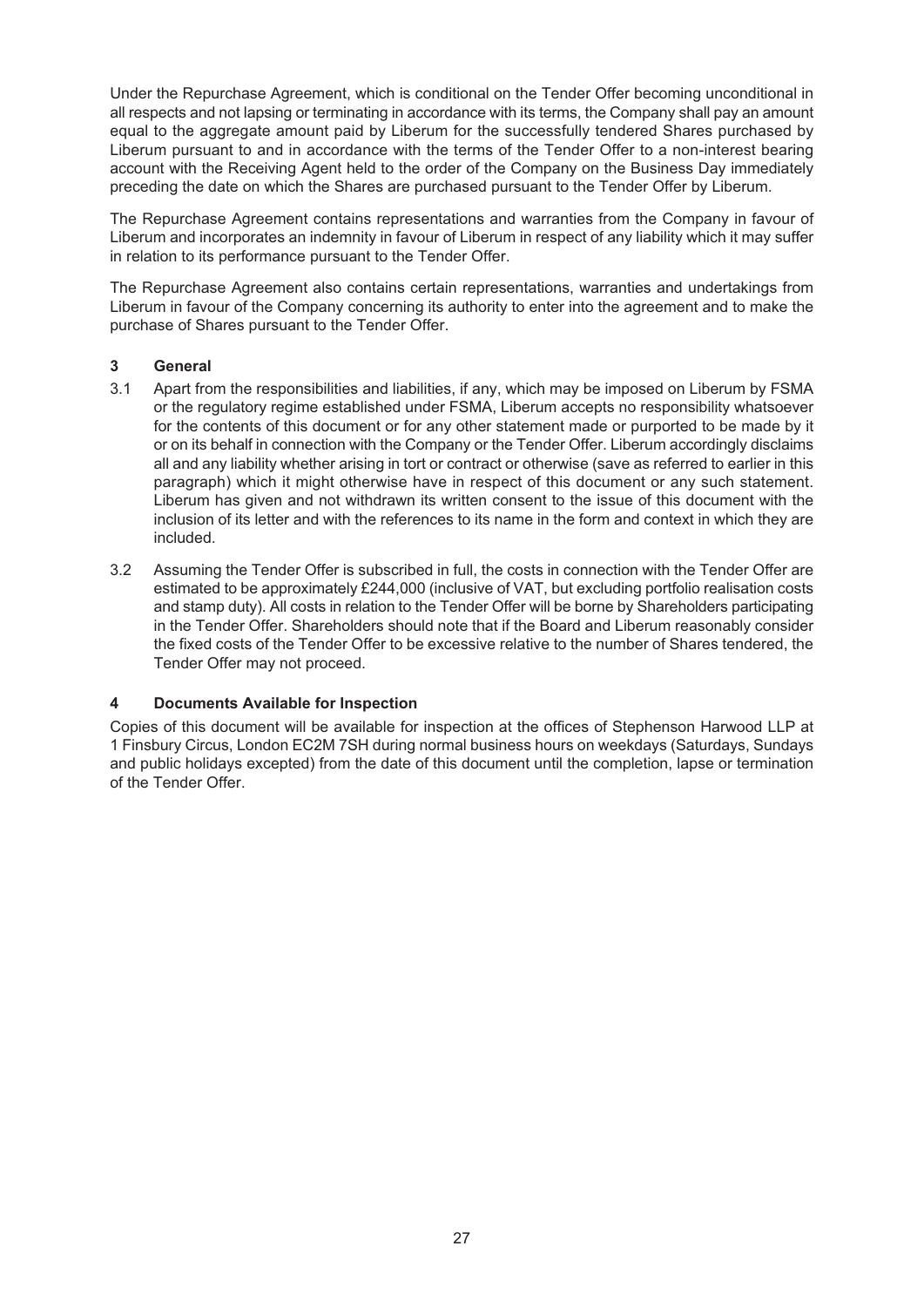## **PART 6 – DEFINITIONS**

The following definitions apply throughout this document unless the context otherwise requires:

| "Act"                                    | the Companies Act 2006, as amended                                                                                                                                                                                                                                                                                       |
|------------------------------------------|--------------------------------------------------------------------------------------------------------------------------------------------------------------------------------------------------------------------------------------------------------------------------------------------------------------------------|
| "ARAN message"                           | a registrar's adjustment message (as defined in the<br><b>CREST Manual)</b>                                                                                                                                                                                                                                              |
| "Articles"                               | the Company's articles of association for the time being<br>in force                                                                                                                                                                                                                                                     |
| "Balance Sheet Commitment"               | has the meaning given to it in paragraph 3 of Part 1<br>(Letter from the Chairman) of this Circular                                                                                                                                                                                                                      |
| "Basic Entitlement"                      | 10 per cent. of the Shares registered in that<br>Shareholder's name as at the Record Date, rounded<br>down to the nearest whole number                                                                                                                                                                                   |
| "Board" or "Directors"                   | the board of directors of the Company, including any<br>duly constituted committee thereof                                                                                                                                                                                                                               |
| "Business Day"                           | any day other than a Saturday, Sunday or public holiday<br>in England and Wales on which clearing banks are<br>open for general banking business                                                                                                                                                                         |
| "certificated" or "in certificated form" | not in uncertificated form                                                                                                                                                                                                                                                                                               |
| "Circular"                               | this document                                                                                                                                                                                                                                                                                                            |
| "Commitment Agreement"                   | the commitment agreement entered into between the<br>Company, the Investment Manager and Gresham<br>House on 9 February 2022 in connection with the<br>proposals described in this document                                                                                                                              |
| "Company"                                | <b>Strategic Equity Capital plc</b>                                                                                                                                                                                                                                                                                      |
| "Company Secretary"                      | Juniper Partners Limited                                                                                                                                                                                                                                                                                                 |
| "CREST"                                  | the facilities and procedures for the time being of the<br>relevant system of which Euroclear has been approved<br>as operator pursuant to the Uncertificated Securities<br>Regulations 2001                                                                                                                             |
| "CREST Manual"                           | the compendium of documents entitled CREST Manual<br>issued by Euroclear from time to time and comprising<br>the CREST Reference Manual, the CREST Central<br>Services<br>Manual,<br>the<br><b>CREST</b><br>Counterparty<br>International Manual, CREST Rules, CCSS Operations<br>Manual and the CREST Glossary of Terms |
| "Excess Tender"                          | a Shareholder validly tendering more than its Basic<br>Entitlement                                                                                                                                                                                                                                                       |
| "FCA"                                    | <b>Financial Conduct Authority</b>                                                                                                                                                                                                                                                                                       |
| "Form of Proxy"                          | the personalised form of proxy accompanying this<br>document for use at the General Meeting                                                                                                                                                                                                                              |
| <b>"FSMA"</b>                            | Financial Services and Markets Act 2000 (as amended)                                                                                                                                                                                                                                                                     |
| "General Meeting"                        | the general meeting of the Company convened for at<br>11.00 a.m. on 23 March 2022                                                                                                                                                                                                                                        |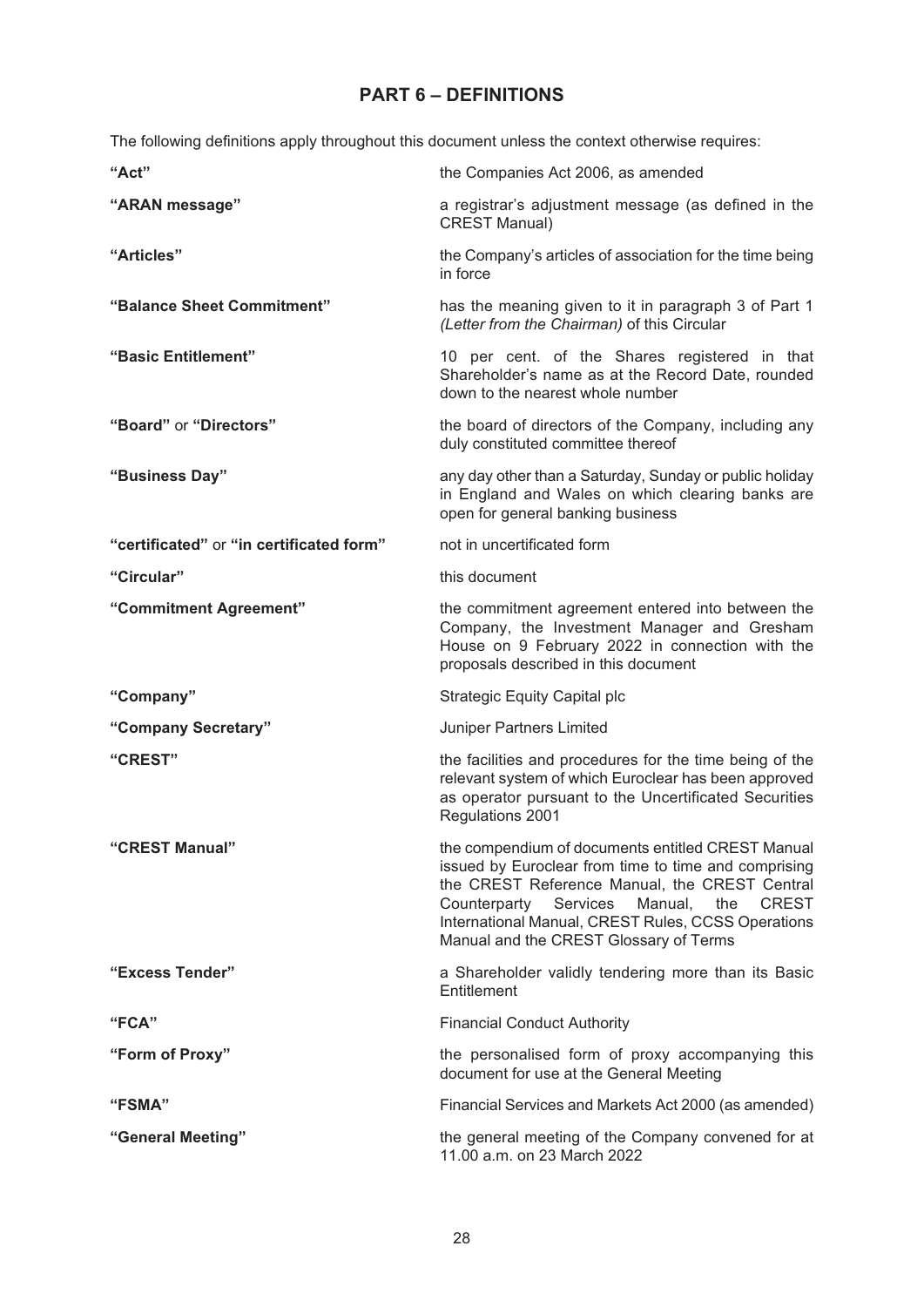| "Gresham House"                   | Gresham House plc                                                                                                                                                                                                                                                                                                                                             |
|-----------------------------------|---------------------------------------------------------------------------------------------------------------------------------------------------------------------------------------------------------------------------------------------------------------------------------------------------------------------------------------------------------------|
| "Investment Management Agreement" | the investment management agreement dated 14 May<br>2020 entered into between the Company, the<br>Investment Manager and Aberdeen Standard Gresham<br>House Investment Management Limited                                                                                                                                                                     |
| "Investment Manager"              | Gresham House Asset Management Limited                                                                                                                                                                                                                                                                                                                        |
| "Liberum"                         | Liberum Capital Limited                                                                                                                                                                                                                                                                                                                                       |
| "NAV"                             | in relation to the Company, the net asset value of the<br>Company calculated in accordance with the Company's<br>normal accounting policies, or, in relation to a Share,<br>the net asset value of the Company as so calculated<br>divided by the number of Shares in issue on the relevant<br>date of calculation (excluding any Shares held in<br>treasury) |
| "New Buyback Policy"              | the new buyback policy to be adopted by the Company<br>as described in paragraph 2 of Part 1 (Letter from the<br>Chairman) of this Circular                                                                                                                                                                                                                   |
| "Overseas Shareholders"           | a Shareholder who is resident in, or a citizen of, a<br>jurisdiction outside the United Kingdom                                                                                                                                                                                                                                                               |
| "Qualifying Quarter"              | has the meaning given to it in paragraph 3 of Part 1<br>(Letter from the Chairman) of this Circular                                                                                                                                                                                                                                                           |
| "Receiving Agent"                 | Computershare Investor Services PLC                                                                                                                                                                                                                                                                                                                           |
| "Record Date"                     | 6.00 p.m. on 18 March 2022                                                                                                                                                                                                                                                                                                                                    |
| "Reinvestment Commitment"         | has the meaning given to it in paragraph 3 of Part 1<br>(Letter from the Chairman) of this Circular                                                                                                                                                                                                                                                           |
| "Register"                        | the register of Shareholders                                                                                                                                                                                                                                                                                                                                  |
| "Regulatory Information Service"  | a regulatory information service approved by the FCA<br>and on the list of regulatory information services<br>maintained by the FCA                                                                                                                                                                                                                           |
| "Repurchase Agreement"            | the repurchase agreement dated 28 February 2022 and<br>entered into between the Company and Liberum, the<br>terms of which are summarised in paragraph 2 of Part<br>5 (Additional Information) of this Circular                                                                                                                                               |
| "Resolution"                      | the special resolution to be proposed at the General<br>Meeting in connection with the Tender Offer                                                                                                                                                                                                                                                           |
| "Restricted Jurisdiction"         | any of the following jurisdictions: Australia; Canada;<br>Japan; New Zealand; the Republic of South Africa; or<br>the United States                                                                                                                                                                                                                           |
| "Shareholders"                    | holders of Shares                                                                                                                                                                                                                                                                                                                                             |
| "Shares"                          | shares of 10p nominal value each in the capital of the<br>Company                                                                                                                                                                                                                                                                                             |
| "Share Buyback Authority"         | the authority obtained at the Company's annual general<br>meeting held on 10 November 2021 for the Company to<br>make market purchases of up to 9,488,197 Shares<br>(being 14.99 per cent. of the Company's issued ordinary<br>share capital as at 28 September 2021)                                                                                         |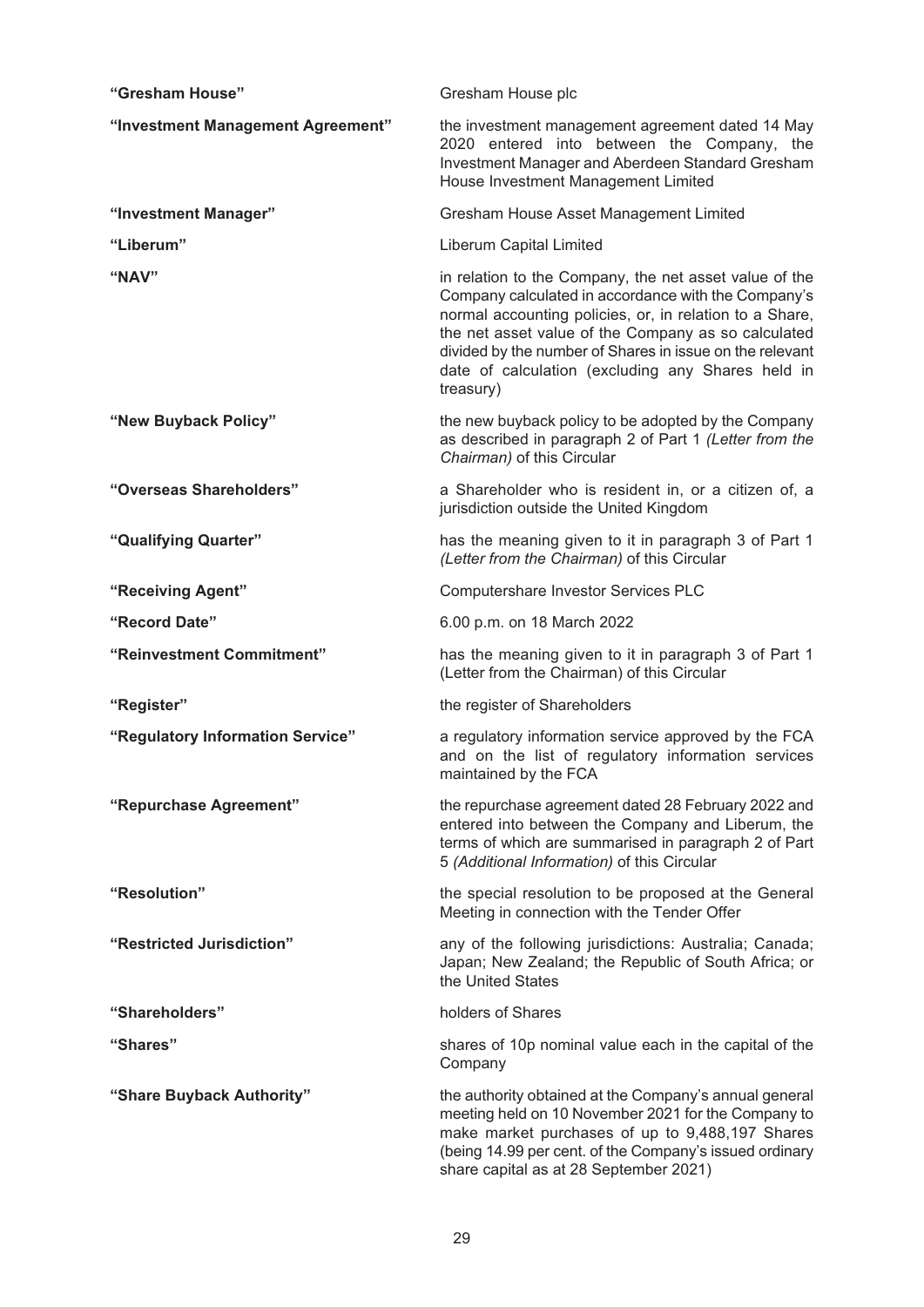| "Share Buyback Programme"                            | the share buyback programme to be implemented by<br>the Company, as described in paragraph 2 of Part 1<br>(Letter from the Chairman) of this Circular                                                                 |
|------------------------------------------------------|-----------------------------------------------------------------------------------------------------------------------------------------------------------------------------------------------------------------------|
| "Tender Form"                                        | the tender form issued by the Company for use by<br>Shareholders in connection with the Tender Offer                                                                                                                  |
| "Tender Offer"                                       | the invitation by Liberum to Shareholders (other than<br>Restricted Shareholders) to tender, in aggregate, up to<br>10 per cent. of the Shares in issue on the Record Date<br>(excluding any Shares held in treasury) |
| "Tender Price"                                       | the price which shall be paid for a validly tendered<br>Share calculated in accordance with paragraph 4 of<br>Part 3 (Terms and Conditions of the Tender Offer") of<br>this Circular                                  |
| "uncertificated form" or<br>"in uncertificated form" | recorded in the Register as being held in uncertificated<br>form in CREST and title to which may be transferred by<br>means of CREST                                                                                  |
| "United Kingdom" or "UK"                             | the United Kingdom of Great Britain and Northern<br>Ireland                                                                                                                                                           |
| "United States" or "US"                              | the United States of America, its jurisdictions and<br>possession, any state of the United States and the<br>District of Columbia                                                                                     |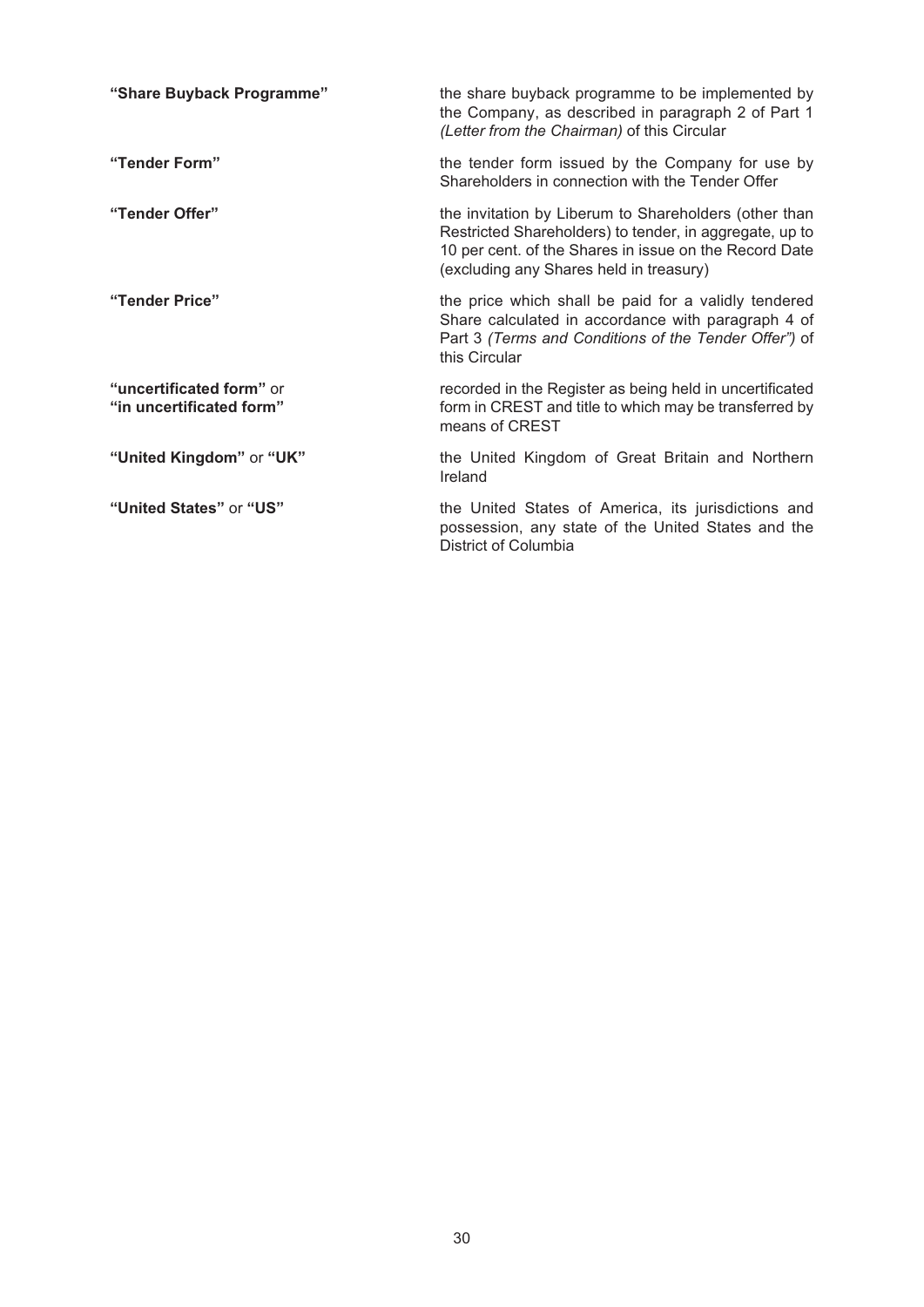### **NOTICE OF GENERAL MEETING**

# **Strategic Equity Capital plc**

*(Incorporated in England and Wales under the Companies Act 1985 with registered number 05448627) (An investment company under section 833 of the Companies Act 2006)*

Notice is hereby given that a General Meeting of Strategic Equity Capital plc (the "**Company**") will be held at the offices of Stephenson Harwood LLP, 1 Finsbury Circus, London EC2M 7SH at 11.00 a.m. on 23 March 2022 to consider and, if thought fit, approve the following special resolution:

#### **SPECIAL RESOLUTION**

- 1. **THAT**, without prejudice to, and in addition to, and not in substitution for, any existing authorities, the Company be and is hereby authorised for the purpose of section 701 of the Companies Act 2006 (the "**Companies Act**") to make market purchases (within the meaning of section 693 of the Companies Act) of its issued ordinary shares of 10 pence each (the "**Shares**") provided that:
	- (i) the maximum aggregate number of Shares hereby authorised to be purchased is 6,329,685 Shares, which is equal to 10 per cent. of the Company's issued Share capital as at 25 February 2022 (being the latest practicable date prior to the publication of this notice), excluding any Shares held in treasury;
	- (ii) the price which shall be paid for a Share shall be the Tender Price (as defined in the circular to shareholders dated 28 February 2022 of which this notice forms part (the "**Circular**")), which shall be both the maximum and minimum price for the purposes of section 701 of the Companies Act;
	- (iii) unless previously renewed, revoked or varied the authority hereby conferred shall expire at midnight on the earlier of (a) the date on which the maximum number of Shares authorised to be purchased pursuant to this Resolution have been purchased by the Company; and (b) 30 June 2022, save that the Company may before such expiry make a contract or contracts to purchase Shares under the authority hereby conferred prior to the expiry of such authority which will or may be completed or executed wholly or partly after such expiry and may make a purchase of Shares in pursuance of any such contract or contracts; and
	- (iv) subject to the provisions of the Companies Act, any of the Shares so acquired shall be cancelled.

Terms defined in the Circular shall have the same meaning in this Notice, save where the context otherwise requires.

By order of the Board *Registered Office*

**Juniper Partners Limited** London EC2M 7SH *Company Secretary*

1 Finsbury Circus

28 February 2022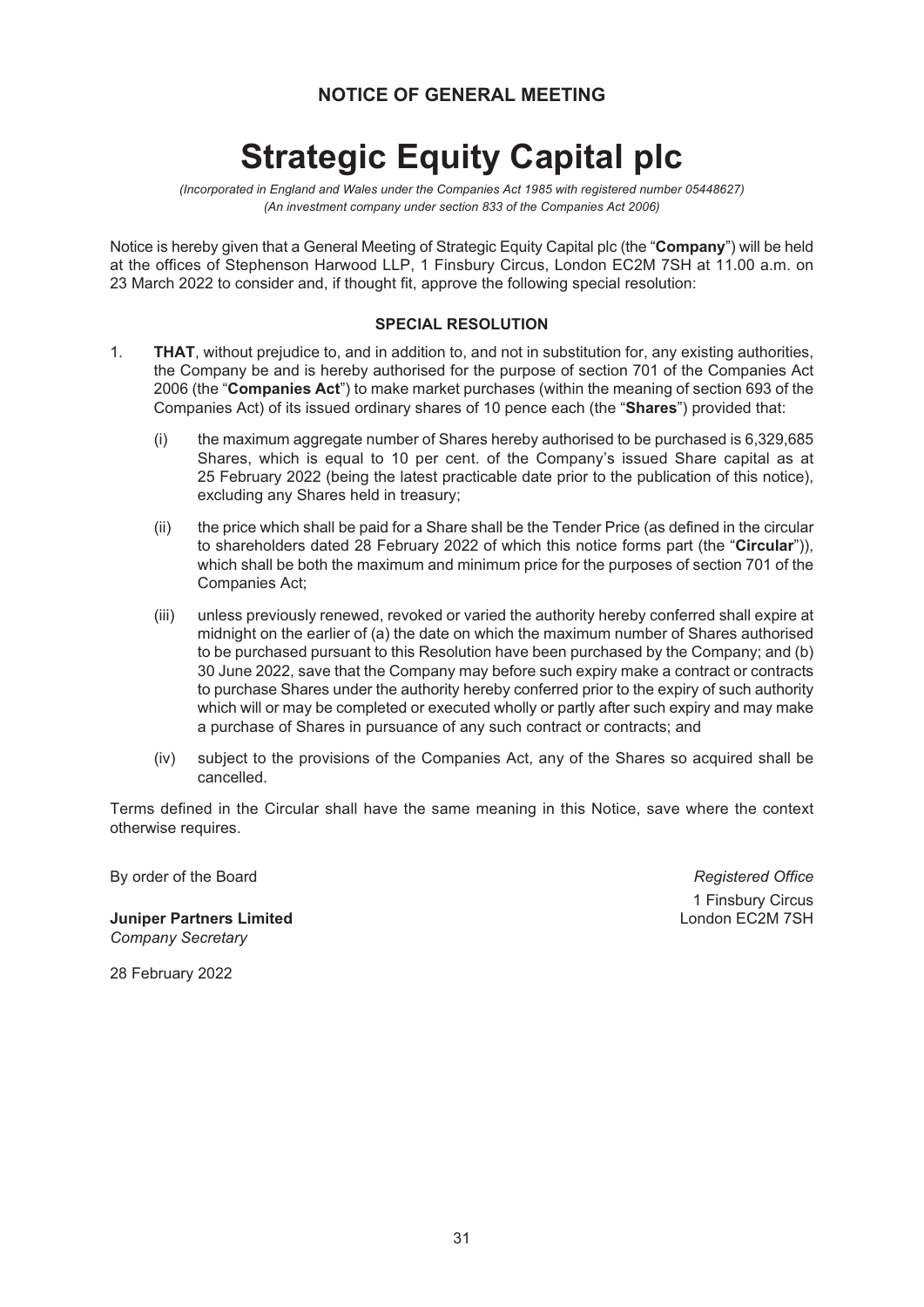#### **Notes:**

- 1 The Company specifies that only those Shareholders registered on the register of members of the Company as at 6.00 p.m. on 18 March 2022 (or in the event that the meeting is adjourned, only those Shareholders registered on the register of members of the Company as at 6.00 p.m. on the day which is 48 hours prior to the adjourned meeting) shall be entitled to attend in person or by proxy and vote at the General Meeting in respect of the number of Shares registered in their name at that time. Changes to entries on the register of members after that time shall be disregarded in determining the rights of any person to attend or vote at the meeting.
- 2 A member entitled to attend and vote at this meeting may appoint one or more persons as his/her proxy to attend, speak and vote on his/her behalf at the meeting. A proxy need not be a member of the Company. If multiple proxies are appointed they must not be appointed in respect of the same Shares. To be effective, the enclosed Form of Proxy, together with any power of attorney or other authority under which it is signed or a certified copy thereof, should be lodged at the office of the Company's Registrar, Computershare Investor Services PLC, The Pavilions, Bridgwater Road, Bristol BS99 6ZY not later than 48 hours before the time of the meeting.

The appointment of a proxy will not prevent a member from attending the meeting and voting in person if he/she so wishes. A member present in person or by proxy shall have one vote on a show of hands and on a poll every member present in person or by proxy shall have one vote for every share of which he/she is the holder.

The termination of the authority of a person to act as proxy must be notified to the Company in writing. In the case of joint holders of a Share, the vote of the senior who tenders a vote, whether in person or by proxy, shall be accepted to the exclusion of the vote or votes of the other joint holder or holders, and seniority shall be determined by the order in which the names of the holders stand in the register.

Any question relevant to the business of the General Meeting may be asked at the meeting by anyone permitted to speak at the meeting. You may alternatively submit your question in advance by letter addressed to the Company Secretary at the registered office or by email to cosec@junipartners.com.

- 3 A person to whom this notice is sent who is a person nominated under Section 146 of the Act to enjoy information rights (a "**Nominated Person**") may, under an agreement between him/her and the Shareholder by whom he/she was nominated, have a right to be appointed (or to have someone else appointed) as a proxy for the General Meeting. If a Nominated Person has no such proxy appointment right or does not wish to exercise it, he/she may, under any such agreement, have a right to give instructions to the Shareholder as to the exercise of voting rights.
- 4 The statements of the rights of members in relation to the appointment of proxies in Note 2 above do not apply to a Nominated Person. The rights described in that Note can only be exercised by registered members of the Company.
- 5 As at 25 February 2022 (being the last business day prior to the publication of this notice) the Company's issued share capital amounted to 63,296,844 Shares (excluding 6,562,047 Shares held in treasury) carrying one vote each and the total number of voting rights was 63,296,844.
- 6 Any corporation which is a member can appoint one or more corporate representatives who may exercise on its behalf all of its powers as a member provided that they do not do so in relation to the same Shares.
- 7 In accordance with Section 319A of the Companies Act, the Company must cause any question relating to the business being dealt with at the meeting put by a member attending the meeting to be answered. No such answer need be given if:
	- (a) to do so would:
		- (i) interfere unduly with the preparation for the meeting, or
		- (ii) involve the disclosure of confidential information;
	- (b) the answer has already been given on a website in the form of an answer to a question; or
	- (c) it is undesirable in the interests of the Company or the good order of the meeting that the question be answered.
- 8 CREST members who wish to appoint a proxy or proxies by utilising the CREST electronic proxy appointment service may do so for this meeting by following the procedures described in the CREST Manual. CREST personal members or other CREST sponsored members, and those CREST members who have appointed a voting service provider(s), should refer to their CREST sponsor or voting service provider(s), who will be able to take the appropriate action on their behalf.

In order for a proxy appointment or instruction made by means of CREST to be valid, the appropriate CREST message (a "**CREST Proxy Instruction**") must be properly authenticated in accordance with Euroclear's specifications and must contain the information required for such instructions, as described in the CREST Manual. The message, in order to be valid, must be transmitted so as to be received by the Company's agent ID 3RA50 by the latest time for receipt of proxy appointments specified in Note 2 above.